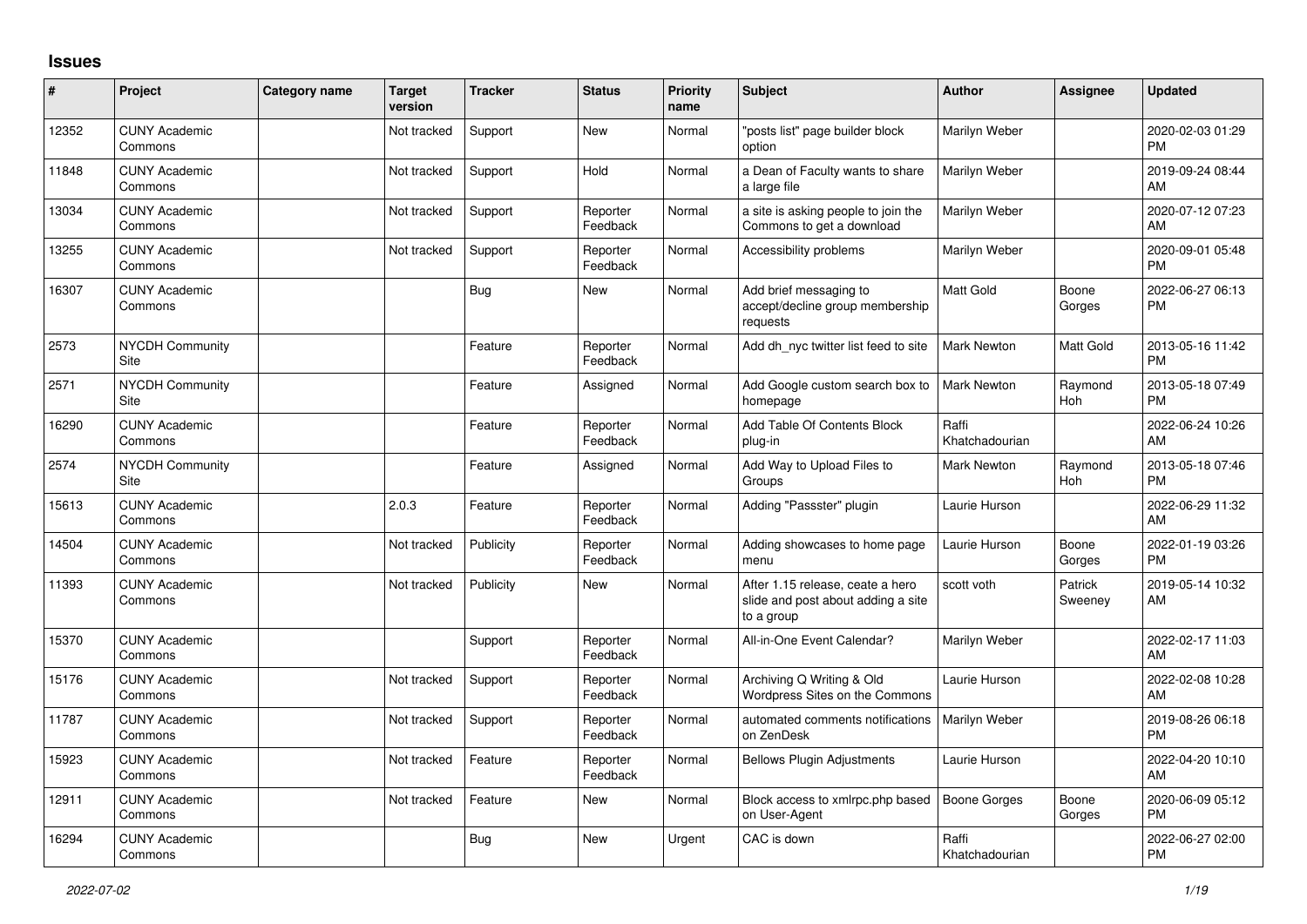| #     | Project                                                                 | <b>Category name</b> | <b>Target</b><br>version | <b>Tracker</b> | <b>Status</b>        | <b>Priority</b><br>name | Subject                                                                               | <b>Author</b>    | Assignee            | <b>Updated</b>                |
|-------|-------------------------------------------------------------------------|----------------------|--------------------------|----------------|----------------------|-------------------------|---------------------------------------------------------------------------------------|------------------|---------------------|-------------------------------|
| 10657 | <b>CUNY Academic</b><br>Commons                                         |                      | Not tracked              | Support        | Reporter<br>Feedback | Normal                  | child theme problems                                                                  | Marilyn Weber    |                     | 2018-11-08 01:19<br><b>PM</b> |
| 11519 | <b>CUNY Academic</b><br>Commons                                         |                      | Not tracked              | Support        | Assigned             | Normal                  | comment option not appearing                                                          | Marilyn Weber    |                     | 2019-09-24 10:28<br>AM        |
| 11149 | <b>CUNY Academic</b><br>Commons                                         |                      | Not tracked              | Support        | Reporter<br>Feedback | Normal                  | comments getting blocked                                                              | Marilyn Weber    | Raymond<br>Hoh      | 2019-03-26 11:40<br>AM        |
| 14394 | <b>CUNY Academic</b><br>Commons                                         |                      | Not tracked              | Feature        | <b>New</b>           | Normal                  | Commons News Site - redesign                                                          | scott voth       | scott voth          | 2021-09-14 10:46<br>AM        |
| 14936 | <b>CUNY Academic</b><br>Commons                                         |                      |                          | Bug            | New                  | Normal                  | Commons websites blocked by<br>SPS campus network                                     | Laurie Hurson    |                     | 2021-11-03 03:57<br><b>PM</b> |
| 13949 | <b>CUNY Academic</b><br>Commons                                         |                      | Not tracked              | Bug            | New                  | Normal                  | Continued debugging of runaway<br>MySQL connections                                   | <b>Matt Gold</b> | Boone<br>Gorges     | 2021-09-14 10:42<br>AM        |
| 8837  | <b>CUNY Academic</b><br>Commons                                         |                      | Not tracked              | Feature        | Assigned             | Normal                  | Create a form to request info from<br>people requesting premium<br>themes and plugins | <b>Matt Gold</b> | Marilyn<br>Weber    | 2017-11-14 03:35<br><b>PM</b> |
| 12062 | AD/O365 Transition<br>from NonMatric to<br><b>Matriculated Students</b> |                      |                          | Feature        | In Progress          | Normal                  | create solution and console<br>project                                                | Emilio Rodriguez | Emilio<br>Rodriguez | 2019-11-12 03:56<br><b>PM</b> |
| 6665  | <b>CUNY Academic</b><br>Commons                                         |                      | Not tracked              | Publicity      | <b>New</b>           | Normal                  | Dead Link in 1.10 announcement<br>post                                                | Paige Dupont     | Stephen Real        | 2016-12-01 03:11<br><b>PM</b> |
| 11509 | <b>CUNY Academic</b><br>Commons                                         |                      | Not tracked              | Support        | Reporter<br>Feedback | Normal                  | deleted Page causing a Menu<br>problem?                                               | Marilyn Weber    |                     | 2019-06-04 09:54<br>AM        |
| 15260 | <b>CUNY Academic</b><br>Commons                                         |                      |                          | Support        | Reporter<br>Feedback | Normal                  | Diacritical markings   European<br><b>Stages</b>                                      | Marilyn Weber    |                     | 2022-02-04 08:16<br>AM        |
| 14940 | <b>CUNY Academic</b><br>Commons                                         |                      |                          | Bug            | New                  | Normal                  | Discrepancy between Commons<br>profile "sites" and actual # of sites                  | Laurie Hurson    |                     | 2021-11-08 11:09<br>AM        |
| 9207  | <b>CUNY Academic</b><br>Commons                                         |                      | Future<br>release        | Support        | Reporter<br>Feedback | Normal                  | display dashboards made in<br>Tableau?                                                | Marilyn Weber    | Boone<br>Gorges     | 2018-04-10 10:42<br>AM        |
| 16092 | <b>CUNY Academic</b><br>Commons                                         |                      | Future<br>release        | Feature        | Hold                 | Normal                  | Don't show main site in Site<br>search results                                        | Boone Gorges     | Boone<br>Gorges     | 2022-05-17 03:12<br><b>PM</b> |
| 12198 | <b>CUNY Academic</b><br>Commons                                         |                      | Not tracked              | Bug            | Reporter<br>Feedback | Normal                  | Duplicate listing in My Sites                                                         | Tom Harbison     |                     | 2019-12-09 05:50<br><b>PM</b> |
| 15655 | <b>CUNY Academic</b><br>Commons                                         |                      | 2.0.3                    | Support        | Reporter<br>Feedback | Normal                  | Event Aggregator plugin?                                                              | Marilyn Weber    |                     | 2022-06-29 11:32<br>AM        |
| 15565 | <b>CUNY Academic</b><br>Commons                                         |                      |                          | Support        | New                  | Normal                  | Events - send updates to an email<br>listserv                                         | Marilyn Weber    |                     | 2022-03-10 01:06<br>PM.       |
| 14398 | <b>CUNY Academic</b><br>Commons                                         |                      | Not tracked              | Support        | Reporter<br>Feedback | Normal                  | Events plug-in notification problem   Marilyn Weber                                   |                  |                     | 2021-05-11 11:21<br>AM        |
| 4235  | <b>CUNY Academic</b><br>Commons                                         |                      | Not tracked              | Design/UX      | Assigned             | Normal                  | Explore user experience around<br>comments on forum topics vs docs                    | Matt Gold        | Samantha<br>Raddatz | 2015-07-21 10:23<br>AM        |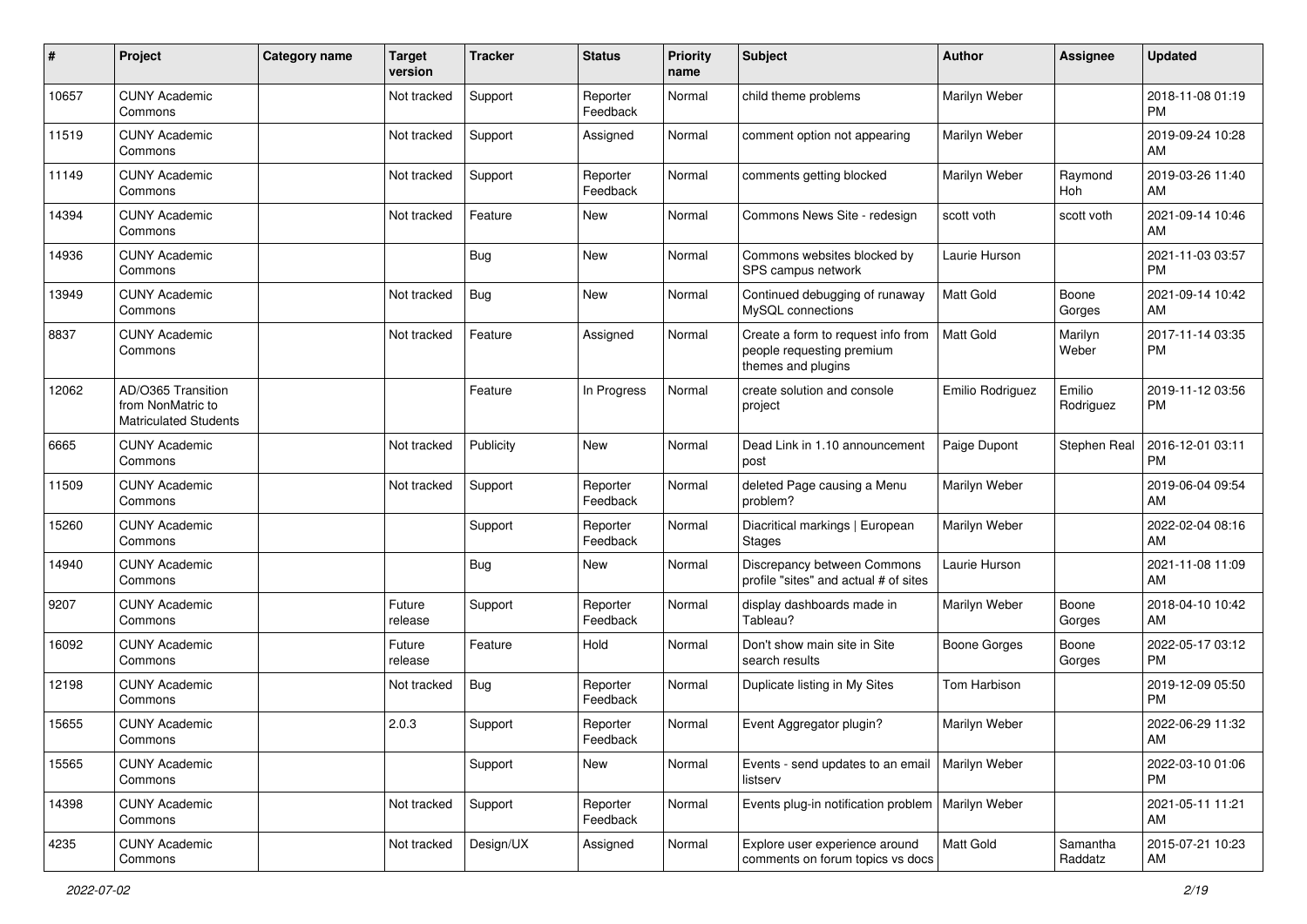| $\pmb{\#}$ | Project                         | Category name | <b>Target</b><br>version | <b>Tracker</b> | <b>Status</b>        | <b>Priority</b><br>name | Subject                                                                                                                                      | <b>Author</b>           | Assignee          | <b>Updated</b>                |
|------------|---------------------------------|---------------|--------------------------|----------------|----------------------|-------------------------|----------------------------------------------------------------------------------------------------------------------------------------------|-------------------------|-------------------|-------------------------------|
| 11879      | <b>CUNY Academic</b><br>Commons |               | Not tracked              | <b>Bug</b>     | <b>New</b>           | Normal                  | Hypothesis comments appearing<br>on multiple, different pdfs across<br>blogs                                                                 | Laurie Hurson           | Laurie Hurson     | 2019-09-19 02:39<br><b>PM</b> |
| 11131      | <b>CUNY Academic</b><br>Commons |               | Future<br>release        | Feature        | Reporter<br>Feedback | Normal                  | Image Annotation Plugins                                                                                                                     | Laurie Hurson           |                   | 2019-02-26 11:33<br>AM        |
| 14792      | <b>CUNY Academic</b><br>Commons |               |                          | Bug            | New                  | Normal                  | Inconsistent email notifications<br>from gravity forms                                                                                       | Raffi<br>Khatchadourian |                   | 2021-10-04 01:50<br><b>PM</b> |
| 2577       | <b>NYCDH Community</b><br>Site  |               |                          | Feature        | Assigned             | Low                     | Investigate Potential to Add Links<br>to the Forum                                                                                           | <b>Mark Newton</b>      | Alex Gil          | 2013-05-16 09:40<br><b>PM</b> |
| 9908       | <b>CUNY Academic</b><br>Commons |               | Not tracked              | Feature        | <b>New</b>           | Normal                  | Is it possible to send email<br>updates to users (or an email<br>address not on the list) for only a<br>single page AFTER being<br>prompted? | <b>Michael Shields</b>  | scott voth        | 2018-06-11 01:34<br><b>PM</b> |
| 2618       | <b>NYCDH Community</b><br>Site  |               |                          | Bug            | Assigned             | Low                     | Mark blogs as spam when created<br>by users marked as spam                                                                                   | Matt Gold               | Boone<br>Gorges   | 2013-06-09 11:38<br><b>PM</b> |
| 15757      | <b>CUNY Academic</b><br>Commons |               |                          | Bug            | New                  | Normal                  | Members # do not match                                                                                                                       | Laurie Hurson           |                   | 2022-03-30 04:52<br><b>PM</b> |
| 11392      | <b>CUNY Academic</b><br>Commons |               | Future<br>release        | Bug            | <b>New</b>           | Normal                  | Migrate users away from<br><b>StatPress</b>                                                                                                  | Boone Gorges            |                   | 2019-04-23 03:53<br>PM        |
| 8992       | <b>NYCDH Community</b><br>Site  |               |                          | Bug            | Assigned             | Normal                  | Multiple RBE error reports                                                                                                                   | <b>Matt Gold</b>        | Raymond<br>Hoh    | 2017-12-11 05:43<br><b>PM</b> |
| 11968      | JustPublics@365<br>MediaCamp    |               |                          | Feature        | <b>New</b>           | Normal                  | Nanoscience Retractable Display<br>Unit                                                                                                      | Donald Cherry           | Bonnie<br>Eissner | 2021-02-19 08:50<br>AM        |
| 15169      | <b>CUNY Academic</b><br>Commons |               | 2.0.3                    | Support        | Reporter<br>Feedback | Normal                  | new Prelude website zipfiles for<br>custom theme and other files.                                                                            | Marilyn Weber           |                   | 2022-06-29 11:32<br>AM        |
| 10678      | <b>CUNY Academic</b><br>Commons |               | Not tracked              | Bug            | Reporter<br>Feedback | High                    | Newsletter Plugin Not Sending<br>Out Newsletters                                                                                             | Mark Webb               | Boone<br>Gorges   | 2019-09-16 09:38<br><b>PM</b> |
| 10262      | <b>CUNY Academic</b><br>Commons |               | Not tracked              | <b>Bug</b>     | Reporter<br>Feedback | Normal                  | Newsletter Plugin: Broken Image<br>at Bottom of All Newsletters                                                                              | Mark Webb               | Raymond<br>Hoh    | 2018-08-30 05:17<br><b>PM</b> |
| 12436      | <b>CUNY Academic</b><br>Commons |               | Not tracked              | Bug            | Assigned             | Normal                  | Nightly system downtime                                                                                                                      | <b>Boone Gorges</b>     |                   | 2020-08-01 09:30<br>AM        |
| 15045      | <b>CUNY Academic</b><br>Commons |               |                          | Support        | <b>New</b>           | Normal                  | no result for KCeL in the search<br>box on the commons                                                                                       | Marilyn Weber           |                   | 2021-12-10 11:29<br>AM        |
| 12004      | <b>CUNY Academic</b><br>Commons |               | Not tracked              | Support        | Reporter<br>Feedback | Normal                  | Notifications for spam blog<br>comments                                                                                                      | Gina Cherry             | Raymond<br>Hoh    | 2019-11-01 12:05<br><b>PM</b> |
| 14475      | <b>CUNY Academic</b><br>Commons |               | Not tracked              | Publicity      | <b>New</b>           | Normal                  | OER Showcase Page                                                                                                                            | Laurie Hurson           | Laurie Hurson     | 2021-09-14 10:46<br>AM        |
| 8607       | <b>CUNY Academic</b><br>Commons |               | Not tracked              | Support        | New                  | Normal                  | Paypal?                                                                                                                                      | Marilyn Weber           | Matt Gold         | 2018-05-15 01:37<br>PM        |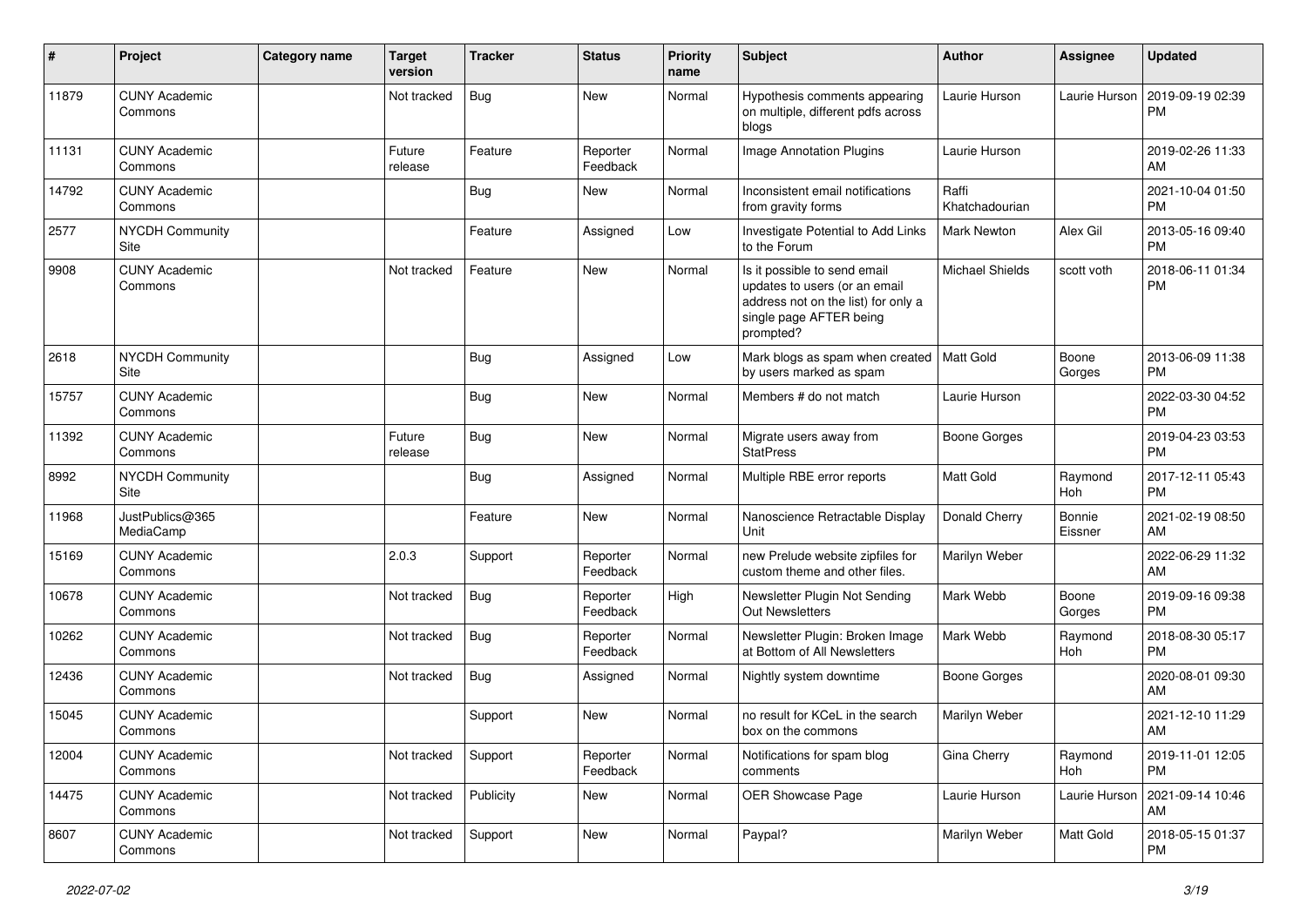| #     | Project                         | Category name | <b>Target</b><br>version | <b>Tracker</b> | <b>Status</b>        | <b>Priority</b><br>name | <b>Subject</b>                                                                             | <b>Author</b>        | <b>Assignee</b>     | <b>Updated</b>                |
|-------|---------------------------------|---------------|--------------------------|----------------|----------------------|-------------------------|--------------------------------------------------------------------------------------------|----------------------|---------------------|-------------------------------|
| 2612  | <b>CUNY Academic</b><br>Commons |               | Not tracked              | Publicity      | Assigned             | Normal                  | Pinterest site for the Commons                                                             | local admin          | Sarah<br>Morgano    | 2016-03-04 11:19<br>AM        |
| 14629 | <b>CUNY Academic</b><br>Commons |               | Not tracked              | Bug            | Reporter<br>Feedback | Normal                  | Possible Post Order Bug?                                                                   | <b>Syelle Graves</b> |                     | 2021-09-14 10:47<br>AM        |
| 11771 | <b>CUNY Academic</b><br>Commons |               | Not tracked              | Support        | Reporter<br>Feedback | Normal                  | post displays in sections                                                                  | Marilyn Weber        |                     | 2019-08-20 10:34<br>AM        |
| 13912 | <b>CUNY Academic</b><br>Commons |               | Not tracked              | Feature        | Hold                 | Low                     | posting "missed schedule"                                                                  | Marilyn Weber        |                     | 2021-02-23 10:46<br>AM        |
| 14900 | <b>CUNY Academic</b><br>Commons |               | Not tracked              | Support        | Reporter<br>Feedback | Normal                  | previous theme?                                                                            | Marilyn Weber        |                     | 2021-10-25 10:31<br>AM        |
| 13286 | <b>CUNY Academic</b><br>Commons |               | Not tracked              | Support        | New                  | Normal                  | problem connecting with<br>WordPress app                                                   | Marilyn Weber        | Raymond<br>Hoh      | 2020-09-08 11:16<br>AM        |
| 15685 | <b>CUNY Academic</b><br>Commons |               |                          | Support        | <b>New</b>           | High                    | problem with chrome?                                                                       | Marilyn Weber        |                     | 2022-04-25 03:40<br><b>PM</b> |
| 14842 | <b>CUNY Academic</b><br>Commons |               | Not tracked              | Support        | Reporter<br>Feedback | Normal                  | Question about widgets and block<br>editor                                                 | Gina Cherry          |                     | 2021-10-06 03:01<br><b>PM</b> |
| 15883 | <b>CUNY Academic</b><br>Commons |               | 2.1.0                    | Feature        | <b>New</b>           | Normal                  | Release BPGES update                                                                       | Boone Gorges         | Boone<br>Gorges     | 2022-05-26 10:39<br>AM        |
| 16110 | <b>CUNY Academic</b><br>Commons |               |                          | Support        | Reporter<br>Feedback | Normal                  | remove Creative Commons<br>license from pages?                                             | Marilyn Weber        | Raymond<br>Hoh      | 2022-05-17 06:11<br><b>PM</b> |
| 16099 | <b>CUNY Academic</b><br>Commons |               |                          | Support        | Reporter<br>Feedback | Normal                  | request for Newsletter Glue                                                                | Marilyn Weber        |                     | 2022-05-13 12:14<br><b>PM</b> |
| 12484 | <b>CUNY Academic</b><br>Commons |               | Not tracked              | Support        | Reporter<br>Feedback | Normal                  | Sign up Code for COIL Course<br>starting in March                                          | Laurie Hurson        | Matt Gold           | 2020-03-02 02:26<br><b>PM</b> |
| 12328 | <b>CUNY Academic</b><br>Commons |               | Not tracked              | Support        | New                  | Normal                  | Sign up Code for Non-CUNY<br>Faculty                                                       | Laurie Hurson        |                     | 2020-01-28 10:25<br>AM        |
| 15816 | <b>CUNY Academic</b><br>Commons |               | Not tracked              | Support        | <b>New</b>           | Normal                  | slow loading at SPS                                                                        | Marilyn Weber        |                     | 2022-04-05 01:26<br><b>PM</b> |
| 5298  | <b>CUNY Academic</b><br>Commons |               | Not tracked              | Publicity      | <b>New</b>           | Normal                  | Survey Pop-Up Text                                                                         | Samantha Raddatz     | Samantha<br>Raddatz | 2016-03-22 12:27<br><b>PM</b> |
| 2576  | <b>NYCDH Community</b><br>Site  |               |                          | Bug            | Hold                 | Low                     | Test Next Button in Javascript<br><b>Tutorial Under Activities</b>                         | Mark Newton          | Alex Gil            | 2013-05-18 02:55<br><b>PM</b> |
| 7828  | <b>CUNY Academic</b><br>Commons |               | Not tracked              | Feature        | Assigned             | Normal                  | Theme Assessment 2017                                                                      | Margaret Galvan      | Margaret<br>Galvan  | 2017-05-02 10:41<br><b>PM</b> |
| 16318 | <b>CUNY Academic</b><br>Commons |               |                          | <b>Bug</b>     | <b>New</b>           | Normal                  | Unable to Access block editor or<br>embed YouTube videos in new<br>pages, in one site only | Syelle Graves        |                     | 2022-07-01 06:53<br><b>PM</b> |
| 10368 | <b>CUNY Academic</b><br>Commons |               | Future<br>release        | Feature        | Assigned             | Normal                  | Use ORCID data to populate<br>academic profile page                                        | Stephen Francoeur    | Boone<br>Gorges     | 2018-09-25 01:53<br><b>PM</b> |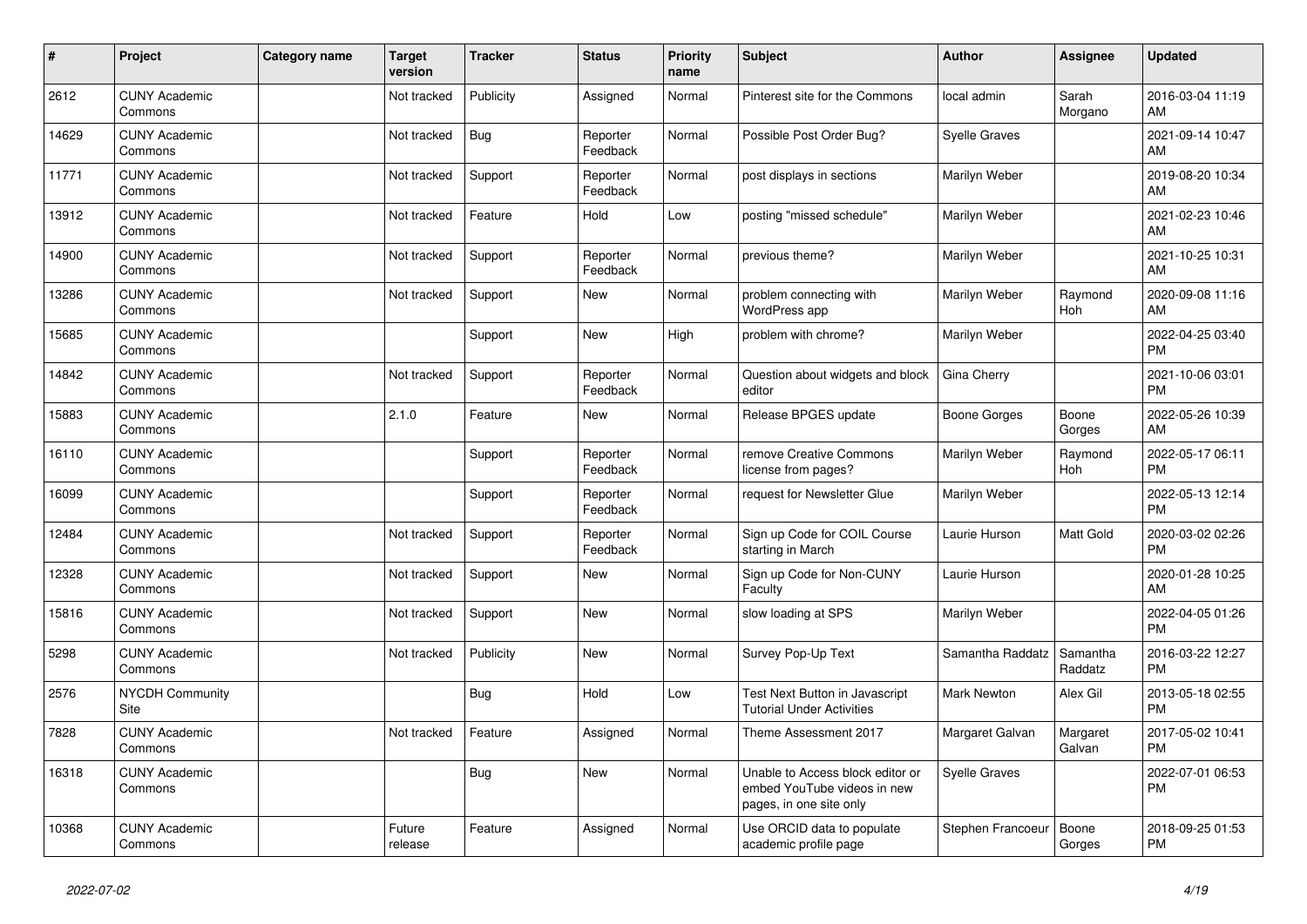| #     | <b>Project</b>                  | <b>Category name</b>      | <b>Target</b><br>version | <b>Tracker</b> | <b>Status</b>        | <b>Priority</b><br>name | <b>Subject</b>                                                                            | <b>Author</b>      | Assignee            | <b>Updated</b>                |
|-------|---------------------------------|---------------------------|--------------------------|----------------|----------------------|-------------------------|-------------------------------------------------------------------------------------------|--------------------|---------------------|-------------------------------|
| 14784 | <b>CUNY Academic</b><br>Commons |                           |                          | Support        | Reporter<br>Feedback | Normal                  | User report of logo problem when<br>using Customizer theme                                | Marilyn Weber      |                     | 2021-09-17 10:25<br>AM        |
| 14538 | <b>CUNY Academic</b><br>Commons |                           | Not tracked              | Support        | Reporter<br>Feedback | Normal                  | <b>Weebly To Commons</b>                                                                  | Laurie Hurson      |                     | 2021-09-14 10:47<br>AM        |
| 6644  | <b>CUNY Academic</b><br>Commons |                           | Not tracked              | Bug            | Reporter<br>Feedback | High                    | White Screen at Login Pge                                                                 | Luke Waltzer       | Raymond<br>Hoh      | 2016-11-21 10:34<br><b>PM</b> |
| 11517 | <b>CUNY Academic</b><br>Commons |                           | Not tracked              | Feature        | Assigned             | Normal                  | wp-accessibility plugin should not<br>strip 'target="_blank"' by default                  | Boone Gorges       | Laurie Hurson       | 2019-09-24 09:57<br>AM        |
| 10839 | <b>CUNY Academic</b><br>Commons | About page                | Not tracked              | Support        | New                  | Normal                  | <b>Mission Statement Needs</b><br>Revision                                                | scott voth         | Matt Gold           | 2018-12-26 10:58<br>AM        |
| 2666  | <b>CUNY Academic</b><br>Commons | About page                | Not tracked              | Documentation  | Assigned             | Normal                  | <b>Update About Text</b>                                                                  | Chris Stein        | Luke Waltzer        | 2016-03-04 11:19<br>AM        |
| 8900  | <b>CUNY Academic</b><br>Commons | Accessibility             | Future<br>release        | Feature        | Assigned             | Normal                  | Look into tools to enforce<br>accessibility in WP environment                             | <b>Matt Gold</b>   | Boone<br>Gorges     | 2022-04-26 11:59<br>AM        |
| 8901  | <b>CUNY Academic</b><br>Commons | Accessibility             | Future<br>release        | Feature        | Assigned             | Normal                  | Theme analysis for accessibility                                                          | <b>Matt Gold</b>   | Boone<br>Gorges     | 2022-04-26 11:59<br>AM        |
| 5581  | <b>CUNY Academic</b><br>Commons | Analytics                 | Future<br>release        | Feature        | Assigned             | Normal                  | <b>Explore alternatives to Google</b><br>Analytics                                        | Matt Gold          | Valerie<br>Townsend | 2020-04-17 03:12<br><b>PM</b> |
| 15210 | <b>CUNY Academic</b><br>Commons | Analytics                 | Not tracked              | Design/UX      | New                  | Normal                  | Google Analytics improvements                                                             | Colin McDonald     | Boone<br>Gorges     | 2022-05-24 10:47<br>AM        |
| 5679  | <b>CUNY Academic</b><br>Commons | Analytics                 | Not tracked              | Feature        | <b>New</b>           | Normal                  | Logged In Users for GA                                                                    | Valerie Townsend   | Valerie<br>Townsend | 2016-06-11 09:49<br>AM        |
| 4972  | <b>CUNY Academic</b><br>Commons | Analytics                 | Not tracked              | Bug            | New                  | Normal                  | <b>Newsletter Analytics</b>                                                               | Stephen Real       | Matt Gold           | 2015-12-09 12:54<br><b>PM</b> |
| 4070  | <b>CUNY Academic</b><br>Commons | Analytics                 | Not tracked              | Support        | Assigned             | Normal                  | Request for JITP site analytics                                                           | Matt Gold          | Seth Persons        | 2016-02-23 03:09<br><b>PM</b> |
| 1460  | <b>CUNY Academic</b><br>Commons | Analytics                 | Future<br>release        | Feature        | Assigned             | Normal                  | Update System Report                                                                      | <b>Brian Foote</b> | Boone<br>Gorges     | 2015-11-09 06:13<br><b>PM</b> |
| 7022  | <b>CUNY Academic</b><br>Commons | Announcements             | Future<br>release        | Bug            | <b>New</b>           | Normal                  | Sitewide announcements should<br>be displayed on, and dismissable<br>from, mapped domains | Boone Gorges       | Boone<br>Gorges     | 2018-03-22 10:18<br>AM        |
| 4635  | <b>CUNY Academic</b><br>Commons | Authentication            | Future<br>release        | Feature        | <b>New</b>           | Normal                  | Allow non-WP authentication                                                               | Boone Gorges       | Sonja Leix          | 2019-03-01 02:05<br><b>PM</b> |
| 9720  | <b>CUNY Academic</b><br>Commons | Authentication            | Future<br>release        | Feature        | <b>New</b>           | Normal                  | The Commons should be an<br>oAuth provider                                                | Boone Gorges       |                     | 2019-03-01 02:04<br><b>PM</b> |
| 5691  | <b>CUNY Academic</b><br>Commons | <b>Blogs (BuddyPress)</b> | Future<br>release        | <b>Bug</b>     | Assigned             | High                    | Differing numbers on Sites display                                                        | Matt Gold          | Raymond<br>Hoh      | 2016-06-13 01:37<br><b>PM</b> |
| 6078  | <b>CUNY Academic</b><br>Commons | <b>Blogs (BuddyPress)</b> | Future<br>release        | Feature        | <b>New</b>           | Normal                  | <b>Explore Adding Network Blog</b><br>Metadata Plugin                                     | Luke Waltzer       | Luke Waltzer        | 2016-10-11 10:29<br><b>PM</b> |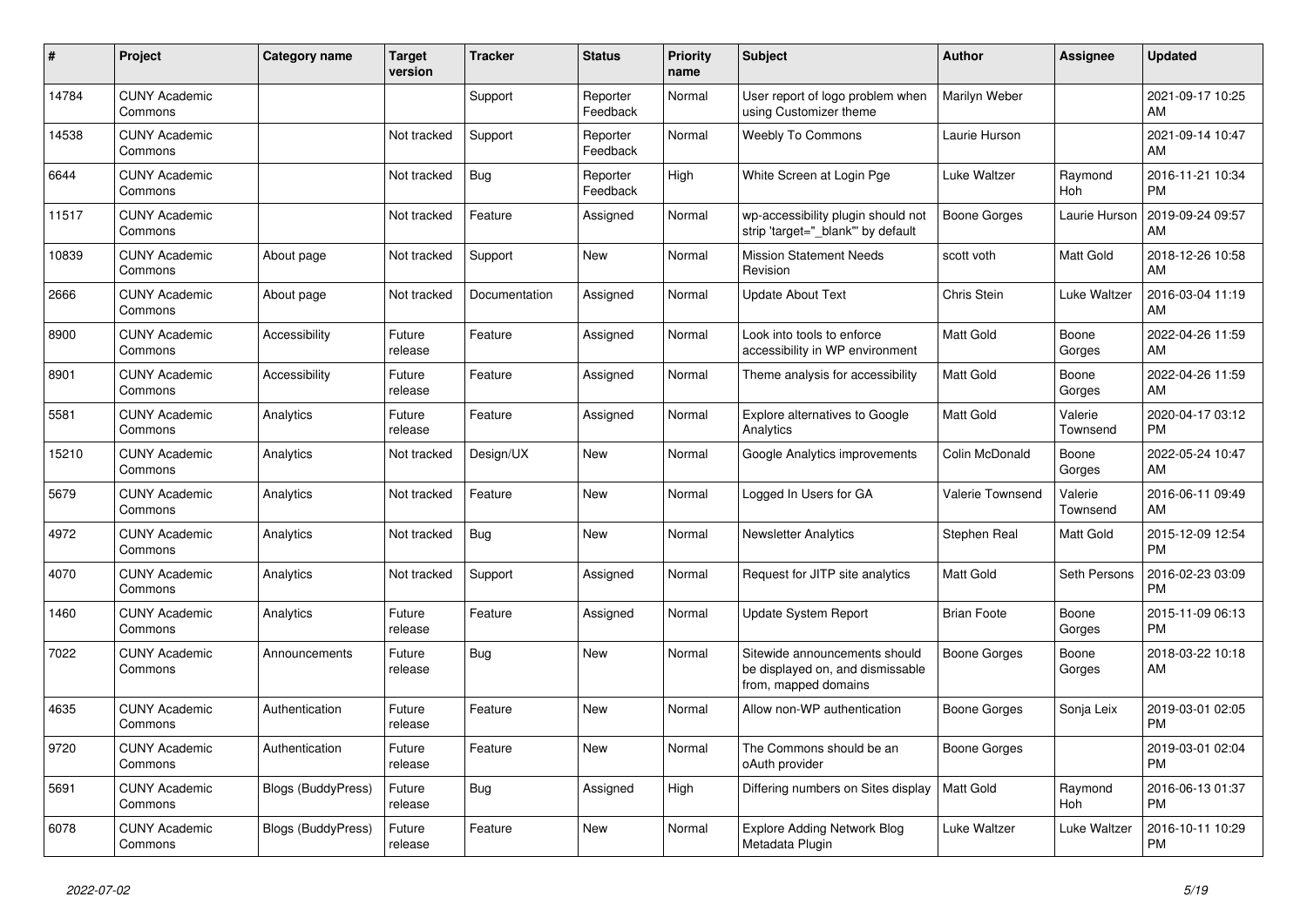| #     | Project                         | <b>Category name</b>      | <b>Target</b><br>version | <b>Tracker</b> | <b>Status</b>        | Priority<br>name | <b>Subject</b>                                                       | <b>Author</b>       | <b>Assignee</b>     | <b>Updated</b>                |
|-------|---------------------------------|---------------------------|--------------------------|----------------|----------------------|------------------|----------------------------------------------------------------------|---------------------|---------------------|-------------------------------|
| 8835  | <b>CUNY Academic</b><br>Commons | <b>Blogs (BuddyPress)</b> | Future<br>release        | Feature        | New                  | Normal           | Extend cuny is shortlinks to sites                                   | Luke Waltzer        | Boone<br>Gorges     | 2022-04-26 11:59<br>AM        |
| 8836  | <b>CUNY Academic</b><br>Commons | <b>Blogs (BuddyPress)</b> | Future<br>release        | Feature        | Assigned             | Normal           | Redesign site launch process                                         | Matt Gold           | Boone<br>Gorges     | 2019-10-03 02:49<br><b>PM</b> |
| 12350 | <b>CUNY Academic</b><br>Commons | Blogs (BuddyPress)        | Not tracked              | Support        | Reporter<br>Feedback | Normal           | URL creation problem                                                 | Marilyn Weber       |                     | 2020-02-03 11:27<br>AM        |
| 554   | <b>CUNY Academic</b><br>Commons | <b>BuddyPress (misc)</b>  | Future<br>release        | Feature        | Assigned             | Normal           | Add Trackback notifications to<br>site-wide activity feed            | Matt Gold           | Boone<br>Gorges     | 2015-11-09 06:19<br><b>PM</b> |
| 11243 | <b>CUNY Academic</b><br>Commons | BuddyPress (misc)         | Future<br>release        | Bug            | New                  | Normal           | Audit bp-custom.php                                                  | Raymond Hoh         | Raymond<br>Hoh      | 2022-04-26 11:59<br>AM        |
| 635   | <b>CUNY Academic</b><br>Commons | BuddyPress (misc)         | Future<br>release        | Feature        | Assigned             | Normal           | Big Blue Button -<br>Videoconferencing in Groups and<br><b>Blogs</b> | <b>Matt Gold</b>    | Boone<br>Gorges     | 2011-03-14 03:24<br><b>PM</b> |
| 7624  | <b>CUNY Academic</b><br>Commons | BuddyPress (misc)         | Future<br>release        | Design/UX      | New                  | Normal           | <b>BP Notifications</b>                                              | Luke Waltzer        | Paige Dupont        | 2017-02-08 10:43<br><b>PM</b> |
| 599   | <b>CUNY Academic</b><br>Commons | BuddyPress (misc)         | Future<br>release        | Feature        | Assigned             | Normal           | Consider adding rating plugins for<br><b>BuddyPress/BBPress</b>      | <b>Matt Gold</b>    | Boone<br>Gorges     | 2011-08-22 06:50<br><b>PM</b> |
| 500   | <b>CUNY Academic</b><br>Commons | <b>BuddyPress (misc)</b>  | Future<br>release        | Feature        | Assigned             | Normal           | <b>Export Group Data</b>                                             | <b>Matt Gold</b>    | Boone<br>Gorges     | 2010-12-19 12:09<br><b>PM</b> |
| 310   | <b>CUNY Academic</b><br>Commons | BuddyPress (misc)         | Future<br>release        | Feature        | Assigned             | Low              | <b>Friend Request Email</b>                                          | <b>Matt Gold</b>    | Samantha<br>Raddatz | 2015-11-09 05:08<br><b>PM</b> |
| 435   | <b>CUNY Academic</b><br>Commons | BuddyPress (misc)         | Future<br>release        | Feature        | Assigned             | Normal           | Include Avatar Images in Forum<br><b>Post Notification Emails</b>    | Matt Gold           | Boone<br>Gorges     | 2010-12-08 12:40<br><b>PM</b> |
| 377   | <b>CUNY Academic</b><br>Commons | BuddyPress (misc)         | Future<br>release        | Feature        | Assigned             | Normal           | Like buttons                                                         | Matt Gold           | Boone<br>Gorges     | 2010-11-16 05:13<br><b>PM</b> |
| 58    | <b>CUNY Academic</b><br>Commons | BuddyPress (misc)         | Future<br>release        | Feature        | Assigned             | Low              | Make member search sortable by<br>last name                          | Roberta Brody       | Boone<br>Gorges     | 2010-08-26 02:38<br><b>PM</b> |
| 2325  | <b>CUNY Academic</b><br>Commons | BuddyPress (misc)         | Future<br>release        | Feature        | Assigned             | Low              | Profile should have separate fields<br>for first/last names          | local admin         | Boone<br>Gorges     | 2015-11-09 06:09<br><b>PM</b> |
| 1423  | <b>CUNY Academic</b><br>Commons | BuddyPress (misc)         | Future<br>release        | Feature        | Assigned             | Low              | Show an avatar for pingback<br>comment activity items                | Boone Gorges        | <b>Tahir Butt</b>   | 2016-10-24 12:03<br><b>PM</b> |
| 4226  | <b>CUNY Academic</b><br>Commons | <b>BuddyPress Docs</b>    | Future<br>release        | Design/UX      | New                  | Normal           | Add option to connect a Doc with<br>a Group                          | Samantha Raddatz    | Samantha<br>Raddatz | 2015-09-09 04:08<br><b>PM</b> |
| 2523  | <b>CUNY Academic</b><br>Commons | <b>BuddyPress Docs</b>    | Future<br>release        | Feature        | Assigned             | Normal           | Allow Users to Upload Images to<br><b>BP</b> Docs                    | <b>Matt Gold</b>    | Boone<br>Gorges     | 2015-11-09 06:14<br><b>PM</b> |
| 618   | <b>CUNY Academic</b><br>Commons | <b>BuddyPress Docs</b>    | Future<br>release        | Feature        | Assigned             | Normal           | <b>BuddyPress Docs: export formats</b>                               | Boone Gorges        | Boone<br>Gorges     | 2015-11-09 05:38<br><b>PM</b> |
| 1417  | <b>CUNY Academic</b><br>Commons | <b>BuddyPress Docs</b>    | Future<br>release        | Feature        | Assigned             | Low              | <b>Bulk actions for BuddyPress Docs</b>                              | <b>Boone Gorges</b> | Boone<br>Gorges     | 2016-10-17 10:41<br><b>PM</b> |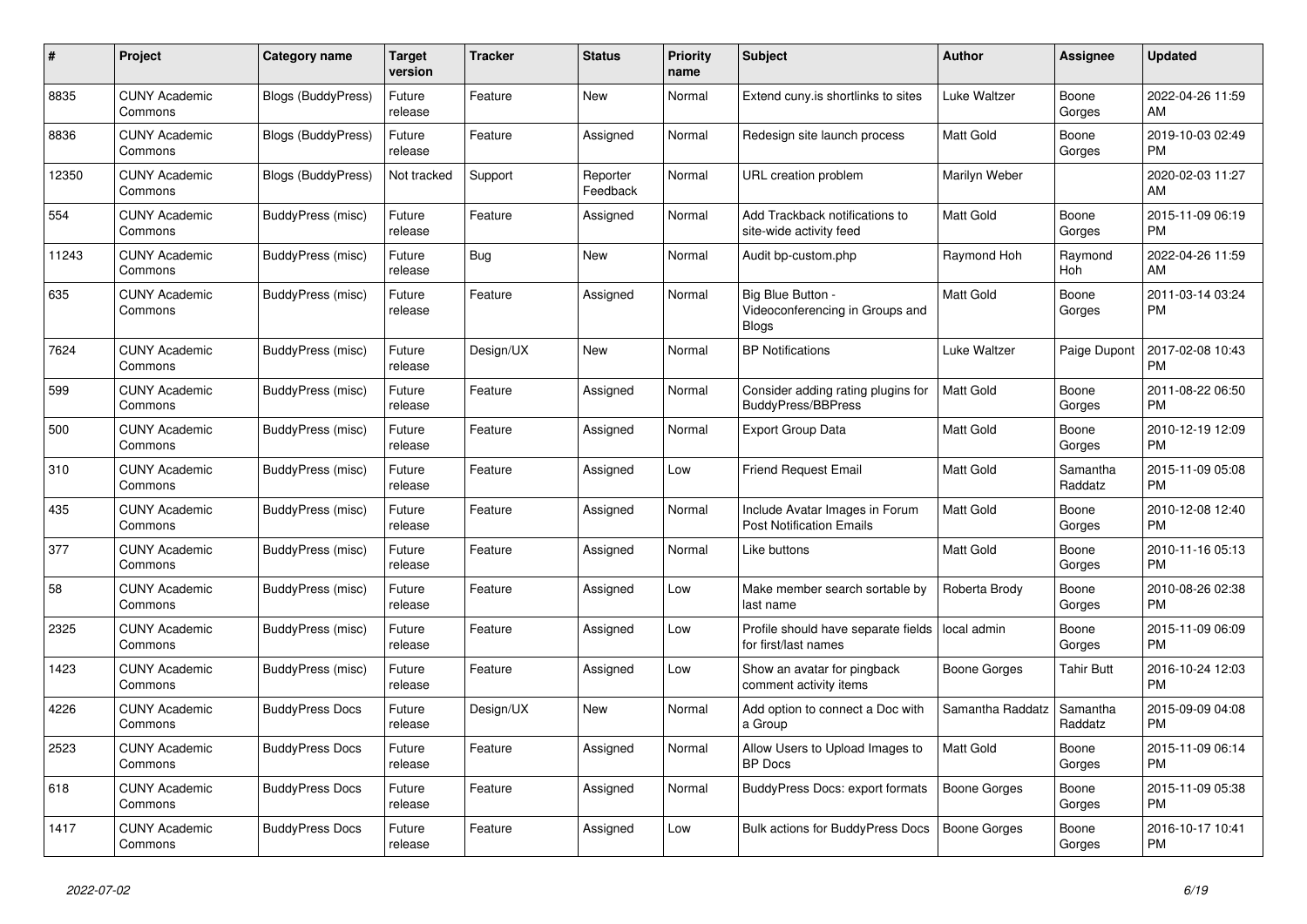| $\#$  | Project                         | <b>Category name</b>   | <b>Target</b><br>version | <b>Tracker</b> | <b>Status</b>        | Priority<br>name | <b>Subject</b>                                                   | <b>Author</b>           | <b>Assignee</b>     | <b>Updated</b>                |
|-------|---------------------------------|------------------------|--------------------------|----------------|----------------------|------------------|------------------------------------------------------------------|-------------------------|---------------------|-------------------------------|
| 1422  | <b>CUNY Academic</b><br>Commons | <b>BuddyPress Docs</b> | Future<br>release        | Feature        | Assigned             | Normal           | Make "created Doc" activity icons<br>non-mini                    | Boone Gorges            | Boone<br>Gorges     | 2015-11-09 05:48<br><b>PM</b> |
| 6389  | <b>CUNY Academic</b><br>Commons | <b>BuddyPress Docs</b> | Future<br>release        | Feature        | New                  | Low              | Make Discussion Area Visible<br>When Editing a Doc               | Luke Waltzer            | Boone<br>Gorges     | 2016-10-21 04:16<br><b>PM</b> |
| 1744  | <b>CUNY Academic</b><br>Commons | <b>BuddyPress Docs</b> | Future<br>release        | Feature        | Assigned             | Normal           | Spreadsheet-style Docs                                           | Boone Gorges            | Boone<br>Gorges     | 2015-11-09 06:13<br><b>PM</b> |
| 519   | <b>CUNY Academic</b><br>Commons | <b>BuddyPress Docs</b> | Future<br>release        | Feature        | Assigned             | Low              | TOC for individual docs - for new<br>BP "wiki-like" plugin       | scott voth              | Boone<br>Gorges     | 2015-11-09 05:54<br><b>PM</b> |
| 13466 | <b>CUNY Academic</b><br>Commons | Cavalcade              | Future<br>release        | Feature        | <b>New</b>           | Normal           | Automated cleanup for duplicate<br>Cavalcade tasks               | Boone Gorges            | Boone<br>Gorges     | 2020-10-13 05:24<br><b>PM</b> |
| 14994 | <b>CUNY Academic</b><br>Commons | cdev.gc.cuny.edu       | Not tracked              | Support        | In Progress          | Normal           | Clear Cache on CDEV                                              | scott voth              | Raymond<br>Hoh      | 2021-12-07 03:51<br><b>PM</b> |
| 9060  | <b>CUNY Academic</b><br>Commons | Commons In A Box       | Not tracked              | <b>Bug</b>     | Hold                 | Normal           | Problems with CBox image library<br>upload                       | Lisa Rhody              | Raymond<br>Hoh      | 2018-01-10 03:26<br><b>PM</b> |
| 4027  | <b>CUNY Academic</b><br>Commons | Commons In A Box       | Not tracked              | Design/UX      | Assigned             | Normal           | Usability review of CBOX update<br>procedures                    | Matt Gold               | Samantha<br>Raddatz | 2015-05-11 06:36<br><b>PM</b> |
| 11789 | <b>CUNY Academic</b><br>Commons | Courses                | Future<br>release        | Feature        | <b>New</b>           | Normal           | Ability to remove item from<br>Courses list                      | Laurie Hurson           | Sonja Leix          | 2019-09-24 12:28<br><b>PM</b> |
| 10226 | <b>CUNY Academic</b><br>Commons | Courses                | Future<br>release        | Feature        | <b>New</b>           | Normal           | Add "My Courses" to drop down<br>list                            | scott voth              | Boone<br>Gorges     | 2021-11-19 12:42<br><b>PM</b> |
| 11556 | <b>CUNY Academic</b><br>Commons | Courses                | Not tracked              | Bug            | Reporter<br>Feedback | Normal           | Instructor name given in course<br>listing                       | Tom Harbison            |                     | 2019-06-25 04:12<br><b>PM</b> |
| 12438 | <b>CUNY Academic</b><br>Commons | Courses                | Not tracked              | <b>Bug</b>     | New                  | Normal           | Site appearing twice                                             | Laurie Hurson           | Boone<br>Gorges     | 2020-02-18 01:34<br><b>PM</b> |
| 9420  | <b>CUNY Academic</b><br>Commons | cuny.is                | Not tracked              | Feature        | <b>New</b>           | Normal           | Request for http://cuny.is/streams                               | Raffi<br>Khatchadourian | Marilyn<br>Weber    | 2018-04-02 10:08<br>AM        |
| 10439 | <b>CUNY Academic</b><br>Commons | Design                 | 2.1.0                    | Design/UX      | <b>New</b>           | Normal           | Create Style Guide for Commons                                   | Sonja Leix              | Sara Cannon         | 2022-06-28 01:43<br><b>PM</b> |
| 2754  | <b>CUNY Academic</b><br>Commons | Design                 | Future<br>release        | Feature        | Assigned             | Normal           | Determine strategy for CAC logo<br>handling in top header        | Micki Kaufman           | Chris Stein         | 2015-01-05 08:53<br><b>PM</b> |
| 8902  | <b>CUNY Academic</b><br>Commons | Design                 | Not tracked              | Feature        | Assigned             | Normal           | Report back on research on<br><b>BuddyPress themes</b>           | <b>Matt Gold</b>        | Michael Smith       | 2017-11-10 12:31<br><b>PM</b> |
| 860   | <b>CUNY Academic</b><br>Commons | Design                 | Future<br>release        | Design/UX      | Assigned             | Normal           | <b>Standardize Button Treatment</b><br><b>Across the Commons</b> | Chris Stein             | Chris Stein         | 2014-05-01 09:45<br>AM        |
| 16199 | <b>CUNY Academic</b><br>Commons | <b>Directories</b>     | 2.0.3                    | Bug            | <b>New</b>           | Normal           | Removed "Semester" Filter from<br><b>Courses Directory</b>       | Laurie Hurson           | Boone<br>Gorges     | 2022-06-29 11:32<br>AM        |
| 4225  | <b>CUNY Academic</b><br>Commons | DiRT Integration       | Future<br>release        | Design/UX      | New                  | Normal           | Add information to DIRT page (in<br>Create a Group)              | Samantha Raddatz        | Matt Gold           | 2015-06-26 03:14<br><b>PM</b> |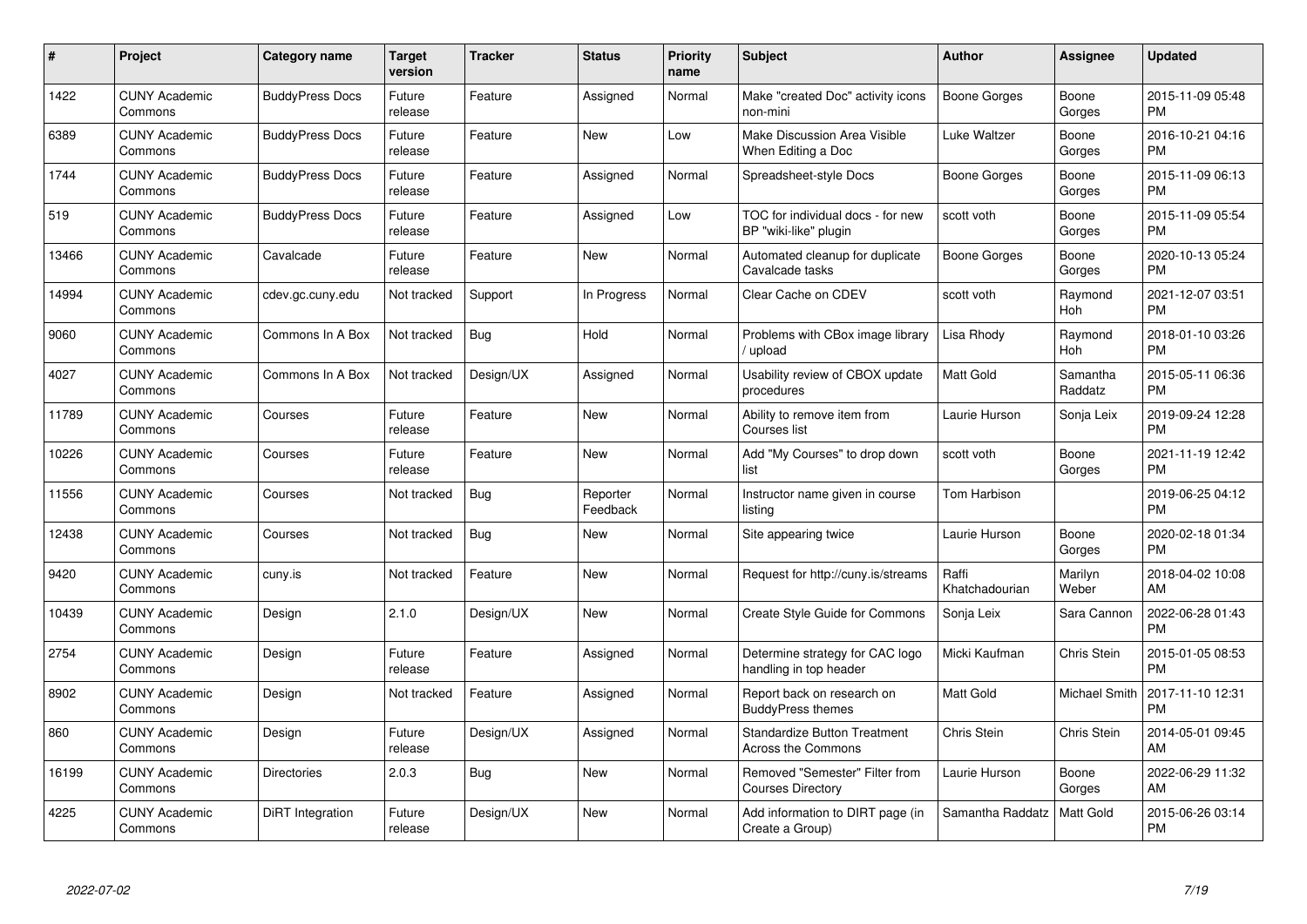| #     | Project                         | <b>Category name</b>       | <b>Target</b><br>version | <b>Tracker</b> | <b>Status</b>        | Priority<br>name | <b>Subject</b>                                                                       | <b>Author</b>        | <b>Assignee</b> | <b>Updated</b>                |
|-------|---------------------------------|----------------------------|--------------------------|----------------|----------------------|------------------|--------------------------------------------------------------------------------------|----------------------|-----------------|-------------------------------|
| 3524  | <b>CUNY Academic</b><br>Commons | Documentation              | Not tracked              | Documentation  | Assigned             | Normal           | Post describing all you can do<br>when starting up a new blog/group                  | Matt Gold            | scott voth      | 2014-10-04 12:56<br><b>PM</b> |
| 10982 | <b>CUNY Academic</b><br>Commons | Domain Mapping             | Not tracked              | Support        | Reporter<br>Feedback | Normal           | <b>CNAME</b> question                                                                | scott voth           |                 | 2019-01-22 04:29<br><b>PM</b> |
| 11493 | <b>CUNY Academic</b><br>Commons | Domain Mapping             | Not tracked              | Support        | Reporter<br>Feedback | Normal           | Domain Mapping Request - Talia<br>Schaffer                                           | scott voth           | Matt Gold       | 2019-08-06 08:39<br>AM        |
| 14496 | <b>CUNY Academic</b><br>Commons | Domain Mapping             | Future<br>release        | Bug            | <b>New</b>           | Normal           | Mapped domain SSO uses<br>third-party cookies                                        | Raymond Hoh          | Raymond<br>Hoh  | 2021-05-24 04:03<br><b>PM</b> |
| 1167  | <b>CUNY Academic</b><br>Commons | <b>Email Invitations</b>   | Future<br>release        | Feature        | New                  | Low              | Allow email invitations to be resent                                                 | Boone Gorges         | Boone<br>Gorges | 2015-11-12 12:53<br>AM        |
| 1165  | <b>CUNY Academic</b><br>Commons | <b>Email Invitations</b>   | Future<br>release        | Feature        | Assigned             | Low              | Allow saved lists of invitees under<br>Send Invites                                  | <b>Boone Gorges</b>  | Boone<br>Gorges | 2015-11-09 06:03<br><b>PM</b> |
| 1166  | <b>CUNY Academic</b><br>Commons | <b>Email Invitations</b>   | Future<br>release        | Feature        | <b>New</b>           | Low              | Better organizational tools for Sent   Boone Gorges<br>Invites                       |                      | Boone<br>Gorges | 2015-11-09 06:02<br><b>PM</b> |
| 5992  | <b>CUNY Academic</b><br>Commons | <b>Email Notifications</b> | Future<br>release        | Feature        | New                  | Normal           | Changing the From line of<br>autogenerated blog emails                               | Marilyn Weber        |                 | 2018-09-27 05:19<br><b>PM</b> |
| 333   | <b>CUNY Academic</b><br>Commons | <b>Email Notifications</b> | Future<br>release        | Feature        | Assigned             | Low              | <b>Delay Forum Notification Email</b><br>Delivery Until After Editing Period<br>Ends | Matt Gold            | Raymond<br>Hoh  | 2015-11-09 06:01<br><b>PM</b> |
| 12042 | <b>CUNY Academic</b><br>Commons | <b>Email Notifications</b> | Future<br>release        | Feature        | New                  | Normal           | Improved error logging for BPGES<br>send queue                                       | <b>Boone Gorges</b>  | Boone<br>Gorges | 2021-11-19 12:25<br><b>PM</b> |
| 11971 | <b>CUNY Academic</b><br>Commons | <b>Email Notifications</b> | Future<br>release        | Bug            | Reporter<br>Feedback | Low              | Pictures obscured in emailed post<br>notifications                                   | <b>Marilyn Weber</b> | Raymond<br>Hoh  | 2019-11-21 01:14<br><b>PM</b> |
| 9979  | <b>CUNY Academic</b><br>Commons | <b>Email Notifications</b> | Not tracked              | Bug            | Reporter<br>Feedback | Normal           | Reports of slow email activation<br>emails                                           | <b>Matt Gold</b>     | Boone<br>Gorges | 2018-08-29 09:40<br><b>PM</b> |
| 15604 | <b>CUNY Academic</b><br>Commons | <b>Email Notifications</b> | Future<br>release        | Feature        | Assigned             | Normal           | Restructure Commons Group<br>Digest Email Messages                                   | Matt Gold            | Boone<br>Gorges | 2022-05-26 10:45<br>AM        |
| 5016  | <b>CUNY Academic</b><br>Commons | Events                     | Future<br>release        | Feature        | Assigned             | Low              | Allow comments to be posted on<br>events                                             | <b>Matt Gold</b>     | Raymond<br>Hoh  | 2019-03-01 02:23<br><b>PM</b> |
| 6749  | <b>CUNY Academic</b><br>Commons | Events                     | Future<br>release        | Bug            | New                  | Low              | BPEO iCal request can trigger<br>very large number of DB queries                     | Boone Gorges         | Raymond<br>Hoh  | 2016-11-15 10:09<br><b>PM</b> |
| 4238  | <b>CUNY Academic</b><br>Commons | Events                     | Future<br>release        | Feature        | Assigned             | Normal           | Copy Events to Other Groups?                                                         | Matt Gold            | Boone<br>Gorges | 2015-07-02 10:08<br>AM        |
| 4053  | <b>CUNY Academic</b><br>Commons | Events                     | Future<br>release        | Feature        | Assigned             | Normal           | Create new tab for past events                                                       | Matt Gold            | Boone<br>Gorges | 2015-05-12 02:10<br><b>PM</b> |
| 4592  | <b>CUNY Academic</b><br>Commons | Events                     | Future<br>release        | Design/UX      | New                  | Normal           | Event Creation - Venue Dropdown<br>Slow                                              | Samantha Raddatz     | Boone<br>Gorges | 2015-09-14 04:56<br><b>PM</b> |
| 5696  | <b>CUNY Academic</b><br>Commons | Events                     | Future<br>release        | Feature        | Assigned             | Normal           | Events Calendar - display options<br>/ calendar aggregation                          | <b>Matt Gold</b>     | Boone<br>Gorges | 2016-10-13 11:44<br>AM        |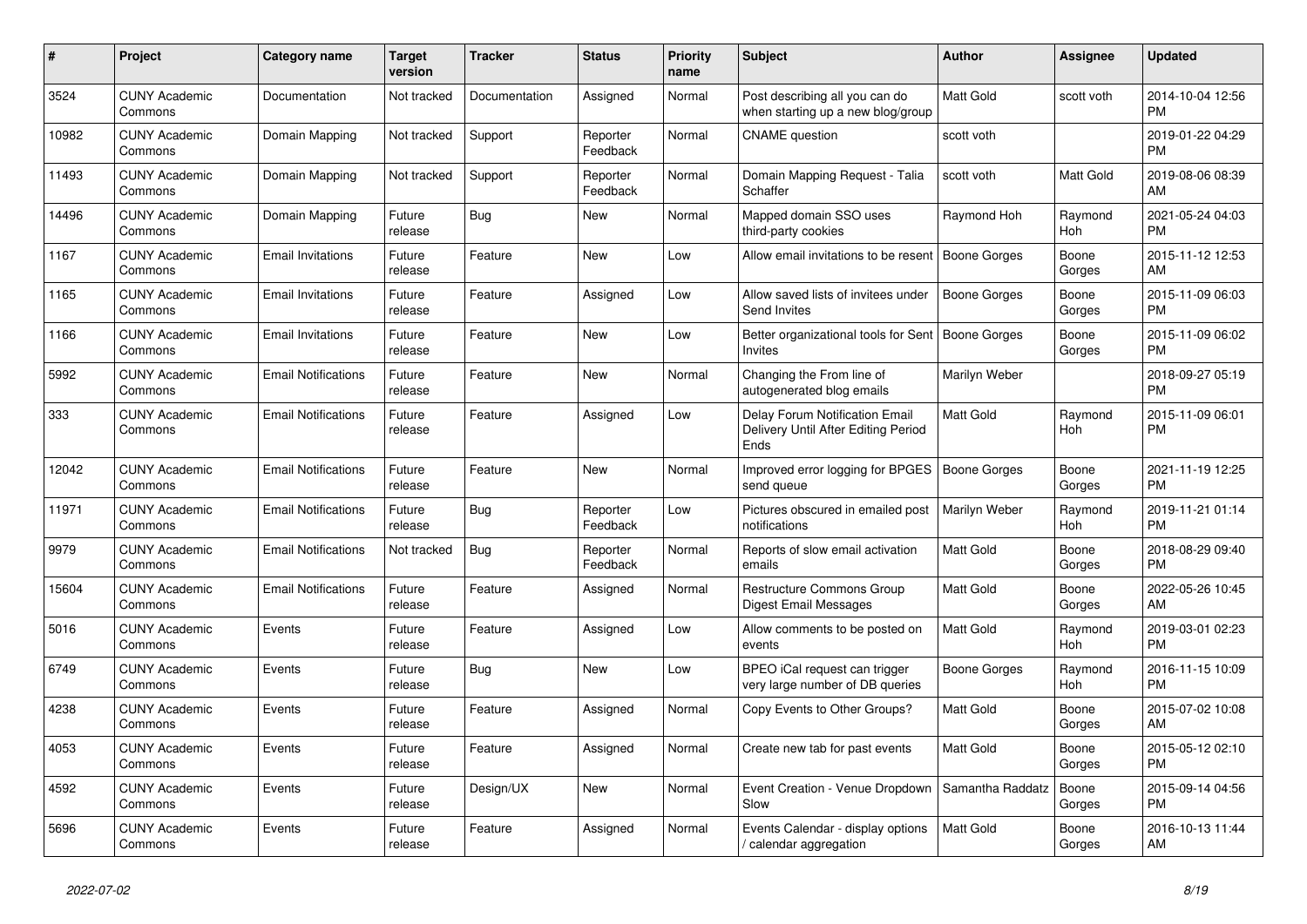| #     | Project                         | <b>Category name</b> | <b>Target</b><br>version | <b>Tracker</b> | <b>Status</b>        | Priority<br>name | Subject                                                                             | Author                  | Assignee            | <b>Updated</b>                |
|-------|---------------------------------|----------------------|--------------------------|----------------|----------------------|------------------|-------------------------------------------------------------------------------------|-------------------------|---------------------|-------------------------------|
| 4438  | <b>CUNY Academic</b><br>Commons | Events               | Future<br>release        | Bug            | Assigned             | Normal           | Events Calendar - Export<br><b>Recurring Events</b>                                 | scott voth              | Daniel Jones        | 2016-05-23 04:25<br>PM        |
| 4481  | <b>CUNY Academic</b><br>Commons | Events               | Future<br>release        | Feature        | New                  | Normal           | Group admins/mods should have<br>the ability to unlink an event from<br>the group   | <b>Boone Gorges</b>     | Boone<br>Gorges     | 2017-04-24 03:53<br><b>PM</b> |
| 4903  | <b>CUNY Academic</b><br>Commons | Events               | Future<br>release        | Design/UX      | Assigned             | Normal           | Improving visual appearance of<br>event calendars                                   | Matt Gold               | Boone<br>Gorges     | 2016-10-13 11:51<br>AM        |
| 11531 | <b>CUNY Academic</b><br>Commons | Events               | Future<br>release        | Feature        | <b>New</b>           | Normal           | Main Events calendar should<br>include non-public events that<br>user has access to | scott voth              | Boone<br>Gorges     | 2019-06-11 10:00<br>AM.       |
| 3475  | <b>CUNY Academic</b><br>Commons | Events               | Future<br>release        | Feature        | Assigned             | Normal           | Request to add plugin to<br>streamline room<br>booking/appointment booking          | Naomi Barrettara        | Boone<br>Gorges     | 2014-12-01 05:14<br><b>PM</b> |
| 11077 | <b>CUNY Academic</b><br>Commons | Events               | Not tracked              | Feature        | Reporter<br>Feedback | Normal           | Show event category description<br>in event list view                               | Raffi<br>Khatchadourian |                     | 2019-02-12 10:38<br><b>PM</b> |
| 8756  | <b>CUNY Academic</b><br>Commons | Group Blogs          | Future<br>release        | Feature        | Hold                 | Normal           | Connect multiple blogs to one<br>group?                                             | <b>Matt Gold</b>        | Boone<br>Gorges     | 2017-09-30 10:42<br>AM        |
| 3580  | <b>CUNY Academic</b><br>Commons | Group Blogs          | Future<br>release        | Feature        | <b>New</b>           | Normal           | Multiple blogs per group                                                            | Boone Gorges            | Boone<br>Gorges     | 2018-02-20 02:02<br><b>PM</b> |
| 5317  | <b>CUNY Academic</b><br>Commons | Group Blogs          | Not tracked              | Bug            | Reporter<br>Feedback | Normal           | Notifications of New Post Didn't<br>Come                                            | Luke Waltzer            | Samantha<br>Raddatz | 2016-03-21 10:41<br><b>PM</b> |
| 653   | <b>CUNY Academic</b><br>Commons | Group Blogs          | Future<br>release        | Feature        | Assigned             | Normal           | Redesign Integration of Groups<br>and Blogs                                         | <b>Matt Gold</b>        | Samantha<br>Raddatz | 2015-11-09 05:40<br><b>PM</b> |
| 3354  | <b>CUNY Academic</b><br>Commons | <b>Group Files</b>   | Future<br>release        | Feature        | Assigned             | Low              | Allow Group Download of Multiple<br><b>Selected Files</b>                           | <b>Matt Gold</b>        | Chris Stein         | 2014-08-01 08:50<br>AM        |
| 3080  | <b>CUNY Academic</b><br>Commons | <b>Group Files</b>   | Future<br>release        | Feature        | Assigned             | Low              | Create a system to keep track of<br>file changes                                    | <b>Matt Gold</b>        | Boone<br>Gorges     | 2014-02-26 10:04<br><b>PM</b> |
| 12091 | <b>CUNY Academic</b><br>Commons | Group Files          | Future<br>release        | Feature        | New                  | Normal           | Improved pre-upload file validation<br>for bp-group-documents                       | <b>Boone Gorges</b>     | Boone<br>Gorges     | 2019-11-14 01:21<br><b>PM</b> |
| 11834 | <b>CUNY Academic</b><br>Commons | <b>Group Files</b>   | Future<br>release        | Feature        | <b>New</b>           | Normal           | Improved tools for managing<br>group file folders                                   | <b>Boone Gorges</b>     | Sonja Leix          | 2019-09-06 03:55<br><b>PM</b> |
| 1192  | <b>CUNY Academic</b><br>Commons | Group Files          | Future<br>release        | Feature        | Assigned             | Low              | When posting group files, allow<br>users to add a category without<br>saving        | Matt Gold               | Raymond<br>Hoh      | 2015-11-09 05:53<br><b>PM</b> |
| 4221  | <b>CUNY Academic</b><br>Commons | Group Forums         | Future<br>release        | Design/UX      | Assigned             | Normal           | Add 'Number of Posts' display<br>option to Forum page                               | Samantha Raddatz        | Samantha<br>Raddatz | 2015-06-26 02:21<br><b>PM</b> |
| 9835  | <b>CUNY Academic</b><br>Commons | Group Forums         | Future<br>release        | <b>Bug</b>     | Assigned             | Normal           | add a "like" function?                                                              | Marilyn Weber           | <b>Erik Trainer</b> | 2018-06-05 01:49<br><b>PM</b> |
| 3193  | <b>CUNY Academic</b><br>Commons | Group Forums         | Future<br>release        | Feature        | Assigned             | Normal           | bbPress 2.x dynamic roles and<br>RBE                                                | Boone Gorges            | Boone<br>Gorges     | 2014-09-30 01:30<br>PM        |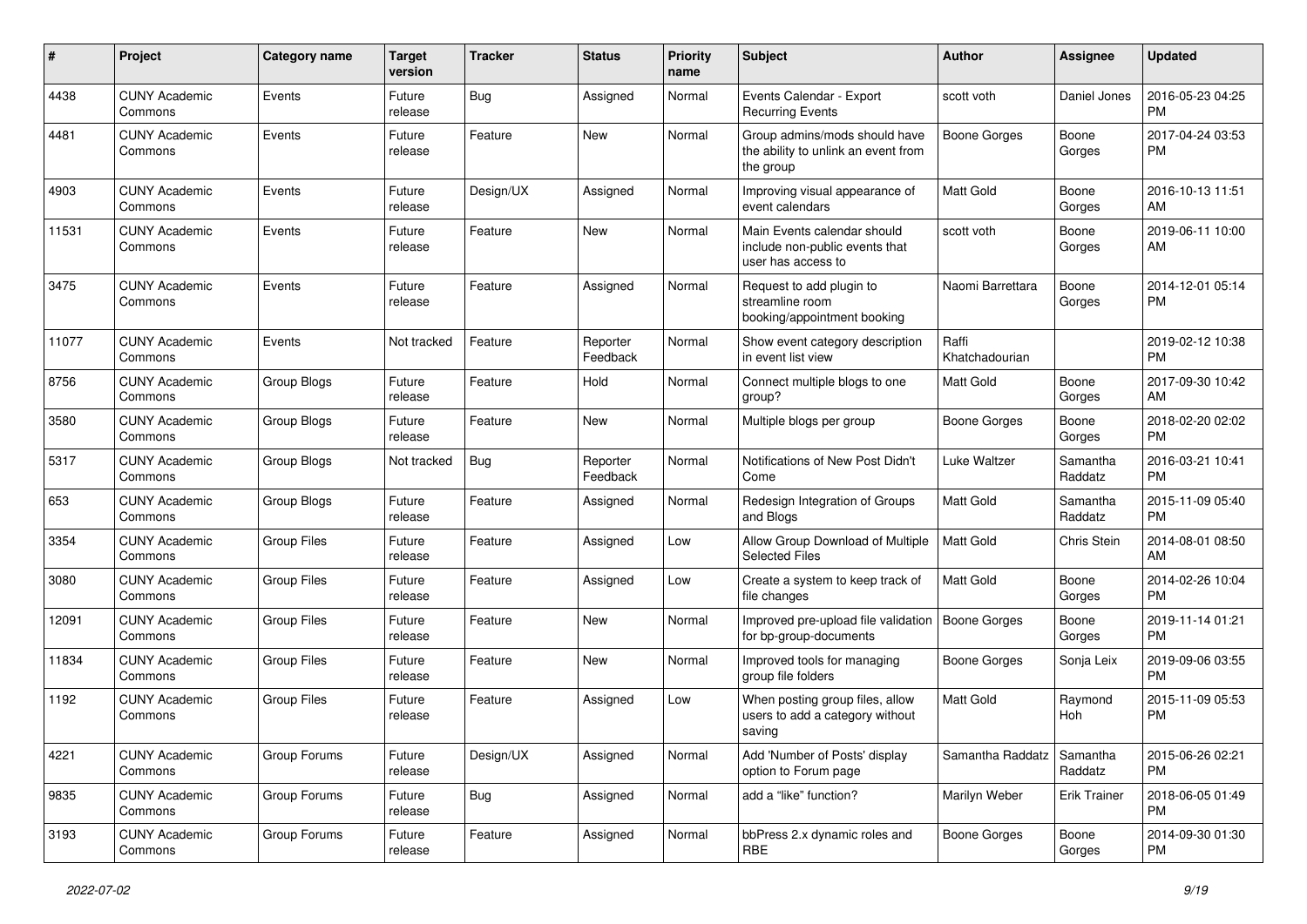| $\pmb{\#}$ | <b>Project</b>                  | <b>Category name</b> | <b>Target</b><br>version | <b>Tracker</b> | <b>Status</b>        | <b>Priority</b><br>name | <b>Subject</b>                                                                             | <b>Author</b>     | Assignee            | <b>Updated</b>                |
|------------|---------------------------------|----------------------|--------------------------|----------------|----------------------|-------------------------|--------------------------------------------------------------------------------------------|-------------------|---------------------|-------------------------------|
| 6392       | <b>CUNY Academic</b><br>Commons | Group Forums         | Future<br>release        | Design/UX      | Assigned             | Low                     | Composition/Preview Panes in<br>Forum Posts                                                | Luke Waltzer      | Paige Dupont        | 2016-10-21 04:26<br><b>PM</b> |
| 13328      | <b>CUNY Academic</b><br>Commons | Group Forums         | Not tracked              | <b>Bug</b>     | Reporter<br>Feedback | Normal                  | cross-posting in two related<br>groups                                                     | Marilyn Weber     | Raymond<br>Hoh      | 2020-09-15 10:39<br><b>PM</b> |
| 3192       | <b>CUNY Academic</b><br>Commons | Group Forums         | Future<br>release        | Feature        | Assigned             | Normal                  | Customizable forum views for<br>bbPress 2.x group forums                                   | Boone Gorges      | Raymond<br>Hoh      | 2015-11-09 12:47<br><b>PM</b> |
| 7928       | <b>CUNY Academic</b><br>Commons | Group Forums         | Not tracked              | <b>Bug</b>     | <b>New</b>           | Normal                  | Duplicate Forum post                                                                       | Luke Waltzer      | Raymond<br>Hoh      | 2017-04-11 09:27<br><b>PM</b> |
| 13199      | <b>CUNY Academic</b><br>Commons | Group Forums         | Future<br>release        | Feature        | New                  | Normal                  | Favoring Groups over bbPress<br>plugin                                                     | Colin McDonald    | Colin<br>McDonald   | 2021-11-19 12:28<br><b>PM</b> |
| 13457      | <b>CUNY Academic</b><br>Commons | Group Forums         | 2.0.3                    | Bug            | New                  | High                    | Forum post not sending<br>notifications                                                    | Filipa Calado     | Raymond<br>Hoh      | 2022-06-29 11:32<br>AM        |
| 3059       | <b>CUNY Academic</b><br>Commons | Group Forums         | Future<br>release        | Design/UX      | <b>New</b>           | Normal                  | Forum Post Permissable Content<br><b>Explanatory Text</b>                                  | Chris Stein       | Chris Stein         | 2015-04-02 11:27<br>AM        |
| 13358      | <b>CUNY Academic</b><br>Commons | Group Forums         | Future<br>release        | Feature        | <b>New</b>           | Normal                  | Improved UI for group forum<br>threading settings                                          | Boone Gorges      | Raymond<br>Hoh      | 2021-11-19 12:27<br><b>PM</b> |
| 5268       | <b>CUNY Academic</b><br>Commons | Group Forums         | Future<br>release        | Bug            | Assigned             | Normal                  | Long-time to post to multiple<br>groups                                                    | Luke Waltzer      | Daniel Jones        | 2016-09-07 06:31<br><b>PM</b> |
| 585        | <b>CUNY Academic</b><br>Commons | Group Forums         | Future<br>release        | Feature        | Assigned             | Normal                  | Merge Forum Topics                                                                         | Sarah Morgano     | Boone<br>Gorges     | 2011-07-06 04:11<br><b>PM</b> |
| 10659      | <b>CUNY Academic</b><br>Commons | Group Forums         | Future<br>release        | Feature        | Assigned             | Normal                  | Post to multiple groups via email                                                          | Matt Gold         | Raymond<br>Hoh      | 2018-11-15 12:54<br>AM        |
| 3308       | <b>CUNY Academic</b><br>Commons | Group Invitations    | Future<br>release        | Feature        | Assigned             | Normal                  | Allow members to rescind group<br>invitations                                              | <b>Matt Gold</b>  | Boone<br>Gorges     | 2015-04-01 08:53<br><b>PM</b> |
| 1456       | <b>CUNY Academic</b><br>Commons | Group Invitations    | Future<br>release        | Feature        | Reporter<br>Feedback | Low                     | Invite to Group Button from Profile<br>Field                                               | <b>Matt Gold</b>  | Samantha<br>Raddatz | 2015-11-09 05:59<br><b>PM</b> |
| 3419       | <b>CUNY Academic</b><br>Commons | Group Invitations    | 1.6.14                   | <b>Bug</b>     | Testing<br>Required  | Normal                  | Neatening the display of<br>messages on group requests                                     | <b>Matt Gold</b>  | Boone<br>Gorges     | 2014-09-01 09:29<br><b>PM</b> |
| 2610       | <b>CUNY Academic</b><br>Commons | Group Invitations    | Future<br>release        | Feature        | Assigned             | Low                     | Request: Custom invitation<br>message to group invites                                     | local admin       | Boone<br>Gorges     | 2015-11-09 06:13<br><b>PM</b> |
| 14309      | <b>CUNY Academic</b><br>Commons | Group Library        | Future<br>release        | Feature        | New                  | Normal                  | Better handling of<br>bp_group_document file download<br>attempts when file is not present | Boone Gorges      | Boone<br>Gorges     | 2021-11-19 12:28<br><b>PM</b> |
| 13650      | <b>CUNY Academic</b><br>Commons | Group Library        | Future<br>release        | Feature        | <b>New</b>           | Normal                  | Forum Attachments in Group<br>Library                                                      | Laurie Hurson     |                     | 2021-11-19 12:30<br><b>PM</b> |
| 13370      | <b>CUNY Academic</b><br>Commons | Group Library        | Future<br>release        | Feature        | New                  | Normal                  | Library bulk deletion and folder<br>editing                                                | Colin McDonald    | Boone<br>Gorges     | 2020-10-13 10:41<br>AM        |
| 481        | <b>CUNY Academic</b><br>Commons | Groups (misc)        | Future<br>release        | Feature        | Assigned             | Normal                  | ability to archive inactive groups<br>and blogs                                            | Michael Mandiberg | Samantha<br>Raddatz | 2015-11-09 05:56<br><b>PM</b> |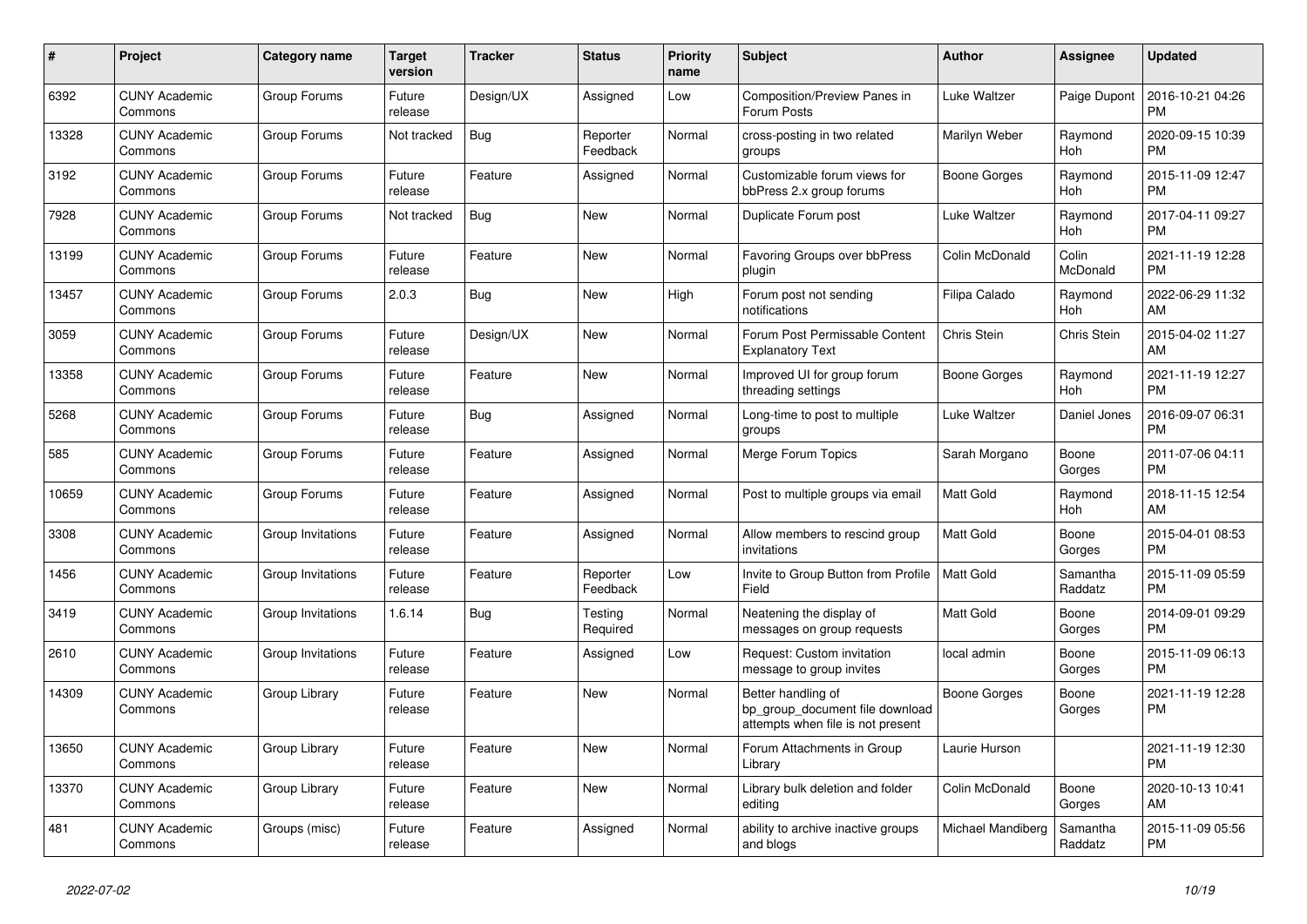| #     | Project                         | <b>Category name</b>           | Target<br>version | <b>Tracker</b> | <b>Status</b>        | <b>Priority</b><br>name | <b>Subject</b>                                                              | <b>Author</b>    | Assignee            | <b>Updated</b>                |
|-------|---------------------------------|--------------------------------|-------------------|----------------|----------------------|-------------------------|-----------------------------------------------------------------------------|------------------|---------------------|-------------------------------|
| 9015  | <b>CUNY Academic</b><br>Commons | Groups (misc)                  | Not tracked       | Outreach       | Assigned             | Normal                  | Email group admins the email<br>addresses of their groups                   | <b>Matt Gold</b> | Matt Gold           | 2018-01-02 09:54<br>AM        |
| 3458  | <b>CUNY Academic</b><br>Commons | Groups (misc)                  | Future<br>release | Feature        | Assigned             | Normal                  | Filter Members of Group by<br>Campus                                        | Michael Smith    | Samantha<br>Raddatz | 2014-09-26 08:32<br><b>PM</b> |
| 1544  | <b>CUNY Academic</b><br>Commons | Groups (misc)                  | Future<br>release | Feature        | Reporter<br>Feedback | Normal                  | Group Filtering and Sorting                                                 | <b>Matt Gold</b> | Chris Stein         | 2019-03-01 02:25<br><b>PM</b> |
| 7115  | <b>CUNY Academic</b><br>Commons | Groups (misc)                  | Future<br>release | Feature        | Reporter<br>Feedback | Normal                  | make licensing info clear during<br>group creation                          | <b>Matt Gold</b> | Raymond<br>Hoh      | 2020-12-08 11:32<br>AM        |
| 12446 | <b>CUNY Academic</b><br>Commons | Groups (misc)                  | Future<br>release | Feature        | Reporter<br>Feedback | Normal                  | Toggle default site to group forum<br>posting                               | Laurie Hurson    | Laurie Hurson       | 2020-03-10 11:57<br>AM        |
| 11883 | <b>CUNY Academic</b><br>Commons | Help/Codex                     | Not tracked       | Support        | New                  | Normal                  | Need Embedding Help Page<br>Update (Tableau)                                | Anthony Wheeler  | scott voth          | 2019-09-24 08:49<br>AM        |
| 12392 | <b>CUNY Academic</b><br>Commons | Help/Codex                     | Not tracked       | Documentation  | <b>New</b>           | Normal                  | Updates to Common Commons<br>Questions on Help Page                         | scott voth       | Margaret<br>Galvan  | 2020-02-11 10:53<br>AM        |
| 4980  | <b>CUNY Academic</b><br>Commons | Home Page                      | Future<br>release | Feature        | Assigned             | Normal                  | <b>CAC Featured Content -- Adding</b><br>Randomization                      | <b>Matt Gold</b> | Boone<br>Gorges     | 2016-12-12 03:01<br><b>PM</b> |
| 1983  | <b>CUNY Academic</b><br>Commons | Home Page                      | Future<br>release | Feature        | Assigned             | Low                     | Media Library integration with<br><b>Featured Content plugin</b>            | Boone Gorges     | Dominic<br>Giglio   | 2014-03-17 10:34<br>AM        |
| 6995  | <b>CUNY Academic</b><br>Commons | Home Page                      | Not tracked       | <b>Bug</b>     | Assigned             | Normal                  | member filter on homepage not<br>workina                                    | <b>Matt Gold</b> | Raymond<br>Hoh      | 2016-12-11 09:46<br><b>PM</b> |
| 1888  | <b>CUNY Academic</b><br>Commons | Home Page                      | Future<br>release | Feature        | Assigned             | Normal                  | Refactor BP MPO Activity Filter to<br>support proper pagination             | Sarah Morgano    | Boone<br>Gorges     | 2014-05-01 07:11<br><b>PM</b> |
| 10580 | <b>CUNY Academic</b><br>Commons | Information<br>Architecture    | Future<br>release | Design/UX      | New                  | Normal                  | Primary nav item review                                                     | Boone Gorges     | Sara Cannon         | 2022-06-28 01:29<br><b>PM</b> |
| 13891 | <b>CUNY Academic</b><br>Commons | Internal Tools and<br>Workflow | 2.1.0             | Feature        | <b>New</b>           | Normal                  | Migrate automated linting to<br>GitHub Actions                              | Boone Gorges     | Jeremy Felt         | 2022-06-29 11:13<br>AM        |
| 15194 | <b>CUNY Academic</b><br>Commons | Internal Tools and<br>Workflow | 2.1.0             | Feature        | <b>New</b>           | Normal                  | PHPCS sniff for un-restored<br>switch_to_blog() calls                       | Boone Gorges     | Jeremy Felt         | 2022-05-26 10:45<br>AM        |
| 3230  | <b>CUNY Academic</b><br>Commons | Internal Tools and<br>Workflow | Not tracked       | Feature        | Assigned             | High                    | Scripts for quicker<br>provisioning/updating of<br>development environments | Boone Gorges     | Boone<br>Gorges     | 2016-01-26 04:54<br><b>PM</b> |
| 12382 | <b>CUNY Academic</b><br>Commons | Membership                     | Not tracked       | Support        | <b>New</b>           | Normal                  | Email request change                                                        | Marilyn Weber    | Marilyn<br>Weber    | 2020-02-06 12:56<br><b>PM</b> |
| 5234  | <b>CUNY Academic</b><br>Commons | Membership                     | Future<br>release | Feature        | Assigned             | Normal                  | Write Unconfirmed patch for WP                                              | Boone Gorges     | Boone<br>Gorges     | 2016-10-24 11:18<br>AM        |
| 3330  | <b>CUNY Academic</b><br>Commons | My Commons                     | Future<br>release | Feature        | Assigned             | Normal                  | "Commons Information" tool                                                  | Boone Gorges     | Chris Stein         | 2014-09-22 08:46<br><b>PM</b> |
| 3536  | <b>CUNY Academic</b><br>Commons | My Commons                     | Future<br>release | Feature        | Assigned             | Normal                  | Infinite Scroll on My Commons<br>page                                       | <b>Matt Gold</b> | Raymond<br>Hoh      | 2015-04-13 04:42<br><b>PM</b> |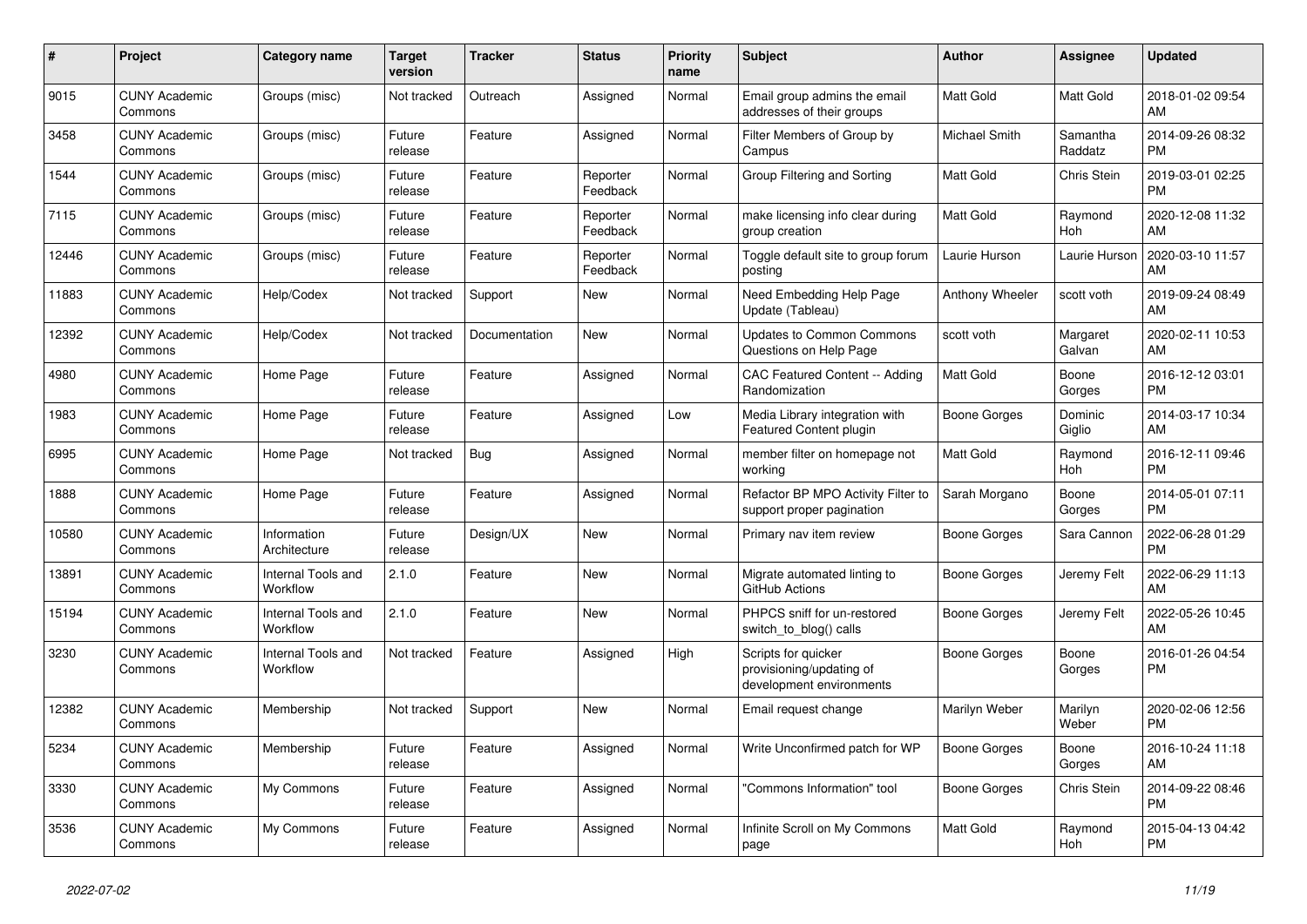| #     | <b>Project</b>                  | Category name           | <b>Target</b><br>version | <b>Tracker</b> | <b>Status</b>        | <b>Priority</b><br>name | <b>Subject</b>                                                                             | Author                  | Assignee            | <b>Updated</b>                |
|-------|---------------------------------|-------------------------|--------------------------|----------------|----------------------|-------------------------|--------------------------------------------------------------------------------------------|-------------------------|---------------------|-------------------------------|
| 3565  | <b>CUNY Academic</b><br>Commons | My Commons              | Not tracked              | Documentation  | <b>New</b>           | Normal                  | Load Newest inconsistencies                                                                | Chris Stein             | scott voth          | 2015-11-09 01:16<br><b>PM</b> |
| 3517  | <b>CUNY Academic</b><br>Commons | My Commons              | Future<br>release        | Feature        | Assigned             | Normal                  | Mute/Unmute My Commons<br>updates                                                          | <b>Matt Gold</b>        | Raymond<br>Hoh      | 2015-11-09 01:19<br><b>PM</b> |
| 4535  | <b>CUNY Academic</b><br>Commons | My Commons              | Future<br>release        | Bug            | <b>New</b>           | Low                     | My Commons filter issue                                                                    | scott voth              | Raymond<br>Hoh      | 2015-09-01 11:17<br>AM        |
| 3577  | <b>CUNY Academic</b><br>Commons | My Commons              | Future<br>release        | Design/UX      | Assigned             | Normal                  | Replies to items in My Commons                                                             | <b>Matt Gold</b>        | Raymond<br>Hoh      | 2015-04-09 05:19<br><b>PM</b> |
| 9895  | <b>CUNY Academic</b><br>Commons | Onboarding              | Future<br>release        | Feature        | Assigned             | Normal                  | Add "Accept Invitation"<br>link/button/function to Group<br>and/or Site invitation emails? | Luke Waltzer            | Boone<br>Gorges     | 2018-06-07 12:42<br><b>PM</b> |
| 8440  | <b>CUNY Academic</b><br>Commons | Onboarding              | Not tracked              | Bug            | <b>New</b>           | Normal                  | Create Test Email Accounts for<br><b>Onboarding Project</b>                                | Stephen Real            | Stephen Real        | 2017-08-01 09:49<br><b>PM</b> |
| 9028  | <b>CUNY Academic</b><br>Commons | Onboarding              | Future<br>release        | Feature        | Assigned             | Normal                  | suggest groups to new members<br>during the registration process                           | <b>Matt Gold</b>        | Chris Stein         | 2018-10-24 12:34<br><b>PM</b> |
| 5955  | <b>CUNY Academic</b><br>Commons | Outreach                | Future<br>release        | Feature        | Assigned             | Normal                  | Create auto-newsletter for<br>commons members                                              | Matt Gold               | Luke Waltzer        | 2016-08-30 10:34<br>AM        |
| 10794 | <b>CUNY Academic</b><br>Commons | Performance             | Not tracked              | <b>Bug</b>     | <b>New</b>           | Normal                  | Memcached connection<br>occasionally breaks                                                | Boone Gorges            | Boone<br>Gorges     | 2018-12-06 03:30<br><b>PM</b> |
| 15242 | <b>CUNY Academic</b><br>Commons | Performance             | Not tracked              | <b>Bug</b>     | Reporter<br>Feedback | Normal                  | Slugist site                                                                               | Raffi<br>Khatchadourian | Boone<br>Gorges     | 2022-02-07 11:14<br>AM        |
| 14908 | <b>CUNY Academic</b><br>Commons | Performance             |                          | Bug            | <b>New</b>           | Normal                  | Stale object cache on cdev                                                                 | Raymond Hoh             | Boone<br>Gorges     | 2021-12-07 09:45<br>AM        |
| 14787 | <b>CUNY Academic</b><br>Commons | <b>Plugin Packages</b>  | Future<br>release        | Feature        | <b>New</b>           | Normal                  | Creating a "Design" plugin<br>package                                                      | Laurie Hurson           | scott voth          | 2022-04-27 04:56<br><b>PM</b> |
| 5827  | <b>CUNY Academic</b><br>Commons | <b>Public Portfolio</b> | Future<br>release        | Bug            | Assigned             | Normal                  | Academic Interests square bracket   scott voth<br>links not working                        |                         | Chris Stein         | 2016-08-11 11:59<br><b>PM</b> |
| 3220  | <b>CUNY Academic</b><br>Commons | Public Portfolio        | Future<br>release        | Feature        | Assigned             | Normal                  | Add indent/outdent option to<br>Formatting Buttons on Profile<br>Page                      | <b>Matt Gold</b>        | Boone<br>Gorges     | 2014-05-21 10:39<br><b>PM</b> |
| 3042  | <b>CUNY Academic</b><br>Commons | <b>Public Portfolio</b> | Future<br>release        | Feature        | Assigned             | Normal                  | Browsing member interests                                                                  | Matt Gold               | Boone<br>Gorges     | 2015-03-21 09:04<br><b>PM</b> |
| 14184 | <b>CUNY Academic</b><br>Commons | Public Portfolio        | Future<br>release        | Feature        | <b>New</b>           | Normal                  | Centralized mechanism for storing<br>Campus affiliations                                   | Boone Gorges            | Boone<br>Gorges     | 2022-01-04 11:35<br>AM        |
| 4404  | <b>CUNY Academic</b><br>Commons | <b>Public Portfolio</b> | Future<br>release        | Design/UX      | Assigned             | Normal                  | Change color of permissions info<br>on portfolio editing interface                         | Matt Gold               | Samantha<br>Raddatz | 2015-08-11 05:28<br><b>PM</b> |
| 2753  | <b>CUNY Academic</b><br>Commons | <b>Public Portfolio</b> | Future<br>release        | Feature        | <b>New</b>           | Normal                  | Create actual actual tagification in<br>academic interests and other<br>fields             | Micki Kaufman           | Boone<br>Gorges     | 2015-01-05 08:52<br><b>PM</b> |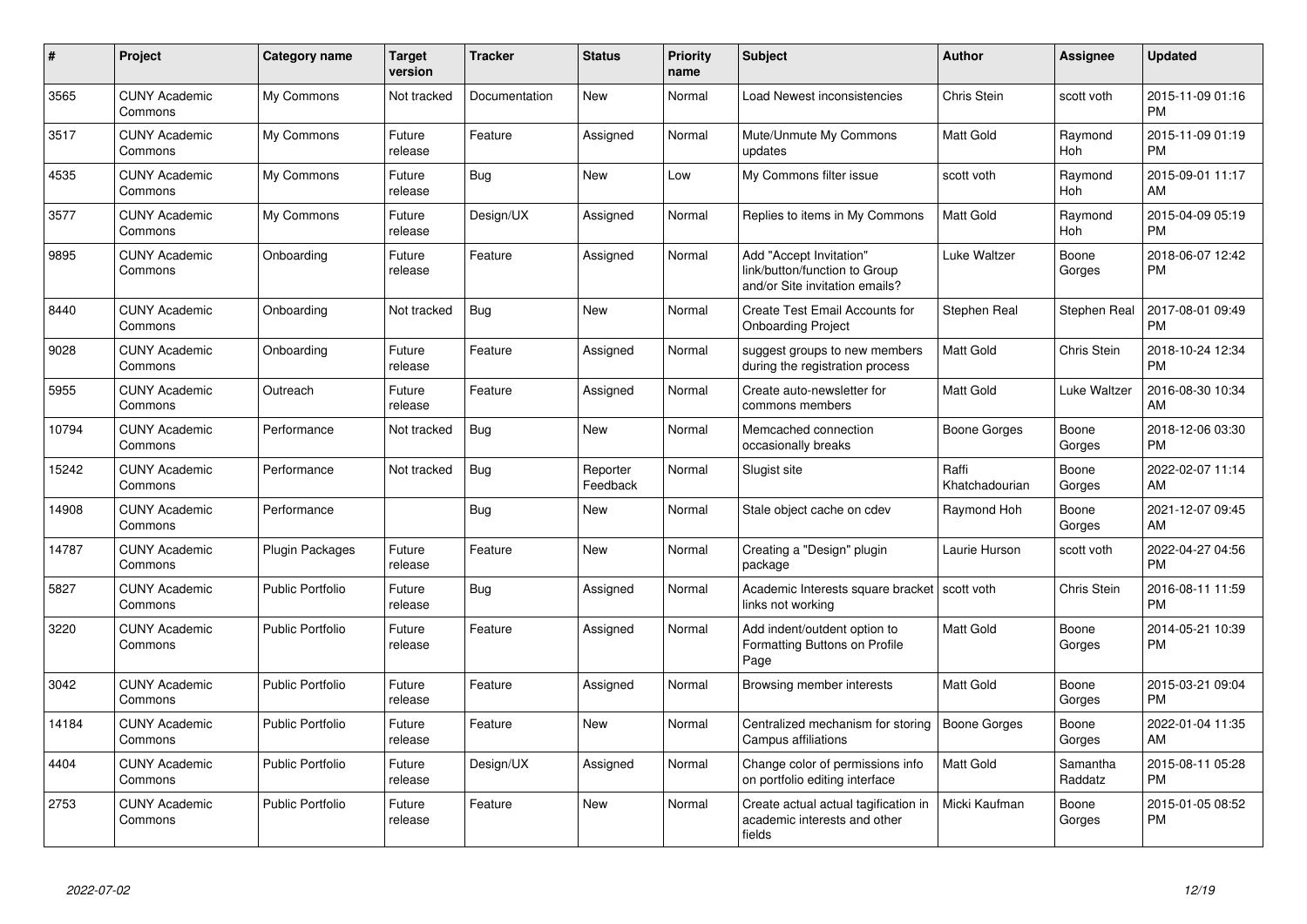| $\#$  | Project                         | <b>Category name</b>    | Target<br>version | <b>Tracker</b> | <b>Status</b>        | Priority<br>name | <b>Subject</b>                                                      | <b>Author</b>    | <b>Assignee</b>     | <b>Updated</b>                |
|-------|---------------------------------|-------------------------|-------------------|----------------|----------------------|------------------|---------------------------------------------------------------------|------------------|---------------------|-------------------------------|
| 4253  | <b>CUNY Academic</b><br>Commons | <b>Public Portfolio</b> | Future<br>release | Design/UX      | <b>New</b>           | Normal           | Encourage users to add portfolio<br>content                         | Samantha Raddatz | Samantha<br>Raddatz | 2015-07-07 11:32<br>AM        |
| 2013  | <b>CUNY Academic</b><br>Commons | <b>Public Portfolio</b> | Future<br>release | Feature        | Assigned             | Low              | Have Profile Privacy Options show<br>up only for filled-in fields   | l Matt Gold      | Boone<br>Gorges     | 2015-11-09 06:09<br><b>PM</b> |
| 3048  | <b>CUNY Academic</b><br>Commons | <b>Public Portfolio</b> | Future<br>release | Feature        | <b>New</b>           | Low              | Images for rich text profile fields                                 | Boone Gorges     | Boone<br>Gorges     | 2014-02-19 12:56<br><b>PM</b> |
| 2832  | <b>CUNY Academic</b><br>Commons | <b>Public Portfolio</b> | Future<br>release | Feature        | Assigned             | Normal           | Improve interface for (not)<br>auto-linking profile fields          | Boone Gorges     | Chris Stein         | 2015-01-05 08:52<br><b>PM</b> |
| 3770  | <b>CUNY Academic</b><br>Commons | <b>Public Portfolio</b> | Future<br>release | Feature        | Assigned             | Normal           | Improve Layout/Formatting of<br>Positions Area on Public Portfolios | <b>Matt Gold</b> | Chris Stein         | 2015-04-01 09:17<br><b>PM</b> |
| 3768  | <b>CUNY Academic</b><br>Commons | <b>Public Portfolio</b> | Future<br>release | Feature        | Assigned             | Normal           | Institutions/Past positions on<br>public portfolios                 | <b>Matt Gold</b> | Boone<br>Gorges     | 2018-04-23 10:44<br>AM        |
| 10354 | <b>CUNY Academic</b><br>Commons | <b>Public Portfolio</b> | Future<br>release | Feature        | New                  | Normal           | Opt out of Having a Profile Page                                    | scott voth       | Chris Stein         | 2020-05-12 10:43<br>AM        |
| 4622  | <b>CUNY Academic</b><br>Commons | <b>Public Portfolio</b> | Future<br>release | Design/UX      | <b>New</b>           | Normal           | <b>Profile Visibility Settings</b>                                  | Samantha Raddatz | Samantha<br>Raddatz | 2015-09-21 12:18<br><b>PM</b> |
| 2881  | <b>CUNY Academic</b><br>Commons | <b>Public Portfolio</b> | Future<br>release | Feature        | Assigned             | Normal           | Redesign the UX for Profiles                                        | Chris Stein      | <b>Chris Stein</b>  | 2016-10-13 12:45<br><b>PM</b> |
| 11496 | <b>CUNY Academic</b><br>Commons | <b>Public Portfolio</b> | 1.15.2            | Support        | New                  | Normal           | Replace Twitter Icon on Member<br>Portfolio page                    | scott voth       | Boone<br>Gorges     | 2019-06-06 01:03<br><b>PM</b> |
| 3509  | <b>CUNY Academic</b><br>Commons | Publicity               | 1.7               | Publicity      | New                  | Normal           | Create 1.7 digital signage imagery                                  | Micki Kaufman    | Marilyn<br>Weber    | 2014-10-01 12:40<br><b>PM</b> |
| 9643  | <b>CUNY Academic</b><br>Commons | Publicity               | Not tracked       | Feature        | New                  | Normal           | Create a page on the Commons<br>for logos etc.                      | Stephen Real     | Stephen Real        | 2018-04-24 10:53<br>AM        |
| 6115  | <b>CUNY Academic</b><br>Commons | Publicity               | Not tracked       | Feature        | Assigned             | Normal           | create digital signage for GC                                       | Matt Gold        | scott voth          | 2016-10-11 10:09<br><b>PM</b> |
| 6014  | <b>CUNY Academic</b><br>Commons | Publicity               | Future<br>release | Publicity      | Reporter<br>Feedback | Normal           | Google search listing                                               | Matt Gold        | Boone<br>Gorges     | 2016-09-21 03:48<br><b>PM</b> |
| 3510  | <b>CUNY Academic</b><br>Commons | Publicity               | 1.7               | Publicity      | Assigned             | Normal           | Post on the News Blog re: 'My<br>Commons'                           | Micki Kaufman    | Sarah<br>Morgano    | 2014-10-15 11:18<br>AM        |
| 3506  | <b>CUNY Academic</b><br>Commons | Publicity               | 1.7               | Publicity      | New                  | Normal           | Prepare 1.7 email messaging                                         | Micki Kaufman    | Micki<br>Kaufman    | 2014-10-01 12:36<br><b>PM</b> |
| 12247 | <b>CUNY Academic</b><br>Commons | Publicity               | Not tracked       | Support        | New                  | Normal           | Screenshot of First Commons<br>Homepage                             | scott voth       | scott voth          | 2020-01-14 12:08<br><b>PM</b> |
| 3511  | <b>CUNY Academic</b><br>Commons | Publicity               | 1.7               | Publicity      | Assigned             | Normal           | Social media for 1.7                                                | Micki Kaufman    | Sarah<br>Morgano    | 2014-10-14 03:32<br><b>PM</b> |
| 11945 | CUNY Academic<br>Commons        | Reckoning               | Future<br>release | Feature        | Reporter<br>Feedback | Normal           | Add Comments bubble to<br>Reckoning views                           | Boone Gorges     | Boone<br>Gorges     | 2019-11-12 05:14<br><b>PM</b> |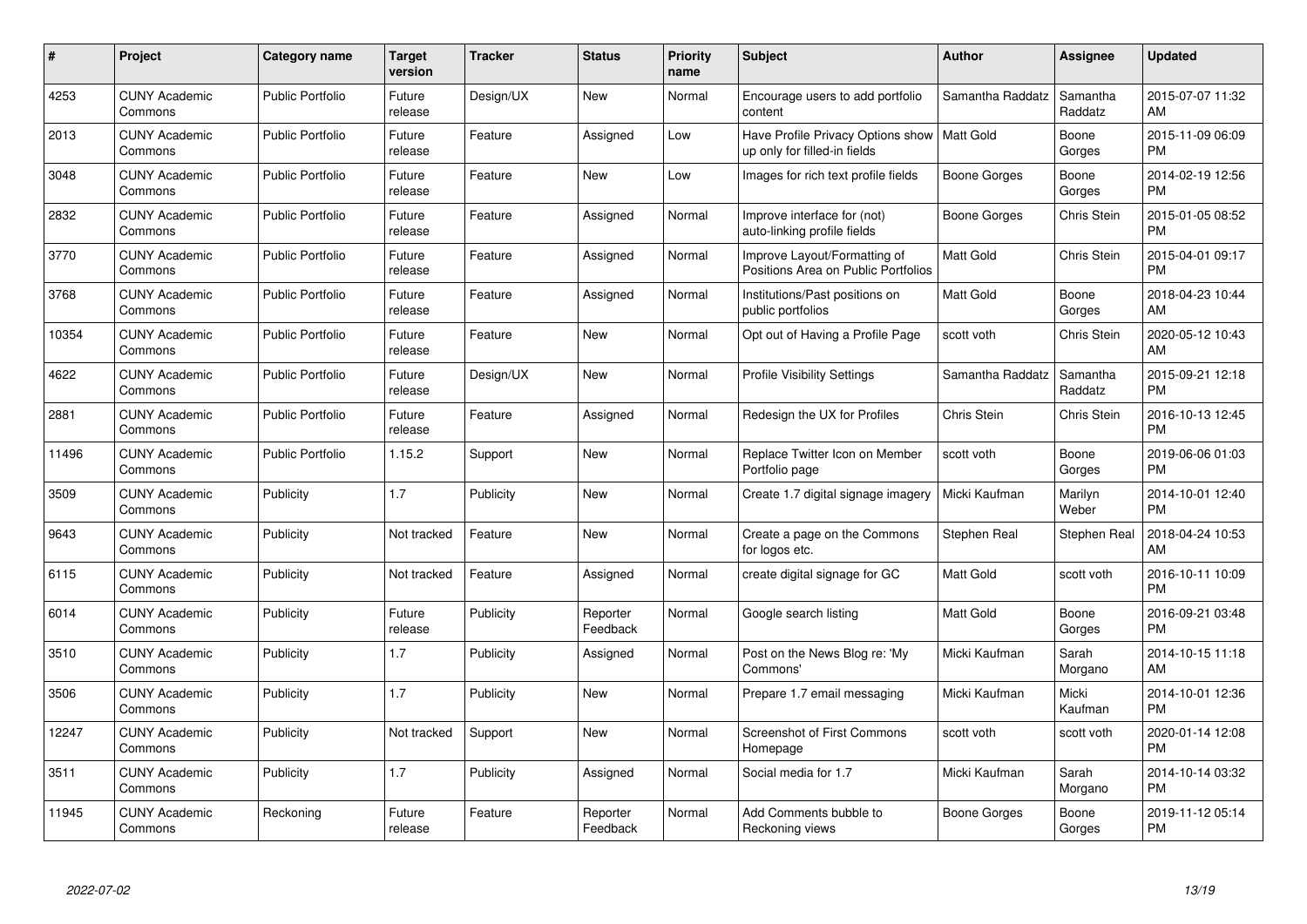| $\#$  | Project                         | <b>Category name</b>     | <b>Target</b><br>version | <b>Tracker</b> | <b>Status</b>        | Priority<br>name | <b>Subject</b>                                                           | <b>Author</b>           | <b>Assignee</b>     | <b>Updated</b>                |
|-------|---------------------------------|--------------------------|--------------------------|----------------|----------------------|------------------|--------------------------------------------------------------------------|-------------------------|---------------------|-------------------------------|
| 940   | <b>CUNY Academic</b><br>Commons | Redmine                  | Future<br>release        | Feature        | Assigned             | Low              | Communication with users after<br>releases                               | <b>Matt Gold</b>        | Dominic<br>Giglio   | 2012-09-09 04:36<br><b>PM</b> |
| 3615  | <b>CUNY Academic</b><br>Commons | Redmine                  | Not tracked              | Feature        | <b>New</b>           | Low              | Create Redmine issues via email                                          | Dominic Giglio          | Boone<br>Gorges     | 2017-11-16 11:36<br>AM        |
| 11860 | <b>CUNY Academic</b><br>Commons | Registration             | Future<br>release        | Feature        | <b>New</b>           | Normal           | <b>Ensure Students Are Aware They</b><br>Can Use Aliases At Registration | scott voth              |                     | 2019-09-24 08:46<br>AM        |
| 308   | <b>CUNY Academic</b><br>Commons | Registration             | Future<br>release        | Feature        | <b>New</b>           | Normal           | Group recommendations for<br>signup process                              | Boone Gorges            | Samantha<br>Raddatz | 2015-11-09 05:07<br><b>PM</b> |
| 370   | <b>CUNY Academic</b><br>Commons | Registration             | Future<br>release        | Feature        | Assigned             | High             | <b>Guest Accounts</b>                                                    | Matt Gold               | Matt Gold           | 2015-04-09 09:33<br><b>PM</b> |
| 5225  | <b>CUNY Academic</b><br>Commons | Registration             | Future<br>release        | Feature        | Assigned             | Normal           | On-boarding Issues                                                       | Luke Waltzer            | Samantha<br>Raddatz | 2016-02-12 02:58<br><b>PM</b> |
| 10273 | <b>CUNY Academic</b><br>Commons | Registration             | Not tracked              | Support        | Reporter<br>Feedback | Normal           | users combining CF and campus<br>address                                 | Marilyn Weber           |                     | 2019-09-18 10:58<br>AM        |
| 6671  | <b>CUNY Academic</b><br>Commons | Reply By Email           | Not tracked              | Bug            | Assigned             | Normal           | "Post too often" RBE error<br>message                                    | <b>Matt Gold</b>        | Raymond<br>Hoh      | 2016-11-11 09:55<br>AM        |
| 13430 | <b>CUNY Academic</b><br>Commons | Reply By Email           | Not tracked              | <b>Bug</b>     | New                  | Normal           | Delay in RBE                                                             | Luke Waltzer            | Raymond<br>Hoh      | 2020-10-13 11:16<br>AM        |
| 8976  | <b>CUNY Academic</b><br>Commons | Reply By Email           | Not tracked              | Feature        | Assigned             | Normal           | Package RBE new topics posting?                                          | <b>Matt Gold</b>        | Raymond<br>Hoh      | 2017-12-04 02:34<br><b>PM</b> |
| 8991  | <b>CUNY Academic</b><br>Commons | Reply By Email           | Not tracked              | Bug            | Hold                 | Normal           | RBE duplicate email message<br>issue                                     | Matt Gold               | Raymond<br>Hoh      | 2018-02-18 08:53<br><b>PM</b> |
| 3369  | <b>CUNY Academic</b><br>Commons | Reply By Email           | Not tracked              | Outreach       | Hold                 | Normal           | Release reply by email to WP<br>plugin directory                         | Matt Gold               | Raymond<br>Hoh      | 2016-03-01 12:46<br><b>PM</b> |
| 16177 | <b>CUNY Academic</b><br>Commons | Reply By Email           |                          | Bug            | New                  | Normal           | Switch to Inbound mode for RBE                                           | Raymond Hoh             | Raymond<br>Hoh      | 2022-05-30 04:32<br><b>PM</b> |
| 3002  | <b>CUNY Academic</b><br>Commons | Search                   | Future<br>release        | Feature        | Assigned             | Normal           | Overhaul CAC search by using<br>external search appliance                | Boone Gorges            | Boone<br>Gorges     | 2020-07-15 03:05<br><b>PM</b> |
| 9729  | <b>CUNY Academic</b><br>Commons | <b>SEO</b>               | Not tracked              | Support        | New                  | Normal           | 503 Errors showing on<br>newlaborforum.cuny.edu                          | Diane Krauthamer        | Raymond<br>Hoh      | 2018-05-22 04:48<br><b>PM</b> |
| 3662  | <b>CUNY Academic</b><br>Commons | <b>SEO</b>               | Future<br>release        | Feature        | Assigned             | Normal           | Duplicate Content/SEO/Google<br>issues                                   | Matt Gold               | Raymond<br>Hoh      | 2015-04-13 04:37<br><b>PM</b> |
| 13048 | <b>CUNY Academic</b><br>Commons | Shortcodes and<br>embeds | Future<br>release        | Feature        | New                  | Normal           | Jupyter Notebooks support                                                | Boone Gorges            |                     | 2020-07-14 11:46<br>AM        |
| 13331 | <b>CUNY Academic</b><br>Commons | Site cloning             | Future<br>release        | Bug            | New                  | Normal           | Combine Site Template and Clone<br>operations                            | Boone Gorges            | Jeremy Felt         | 2021-11-19 12:39<br><b>PM</b> |
| 5182  | <b>CUNY Academic</b><br>Commons | Social Paper             | Future<br>release        | Design/UX      | <b>New</b>           | Normal           | "Publishing" a private paper on<br>social paper?                         | Raffi<br>Khatchadourian | Boone<br>Gorges     | 2016-10-13 04:12<br><b>PM</b> |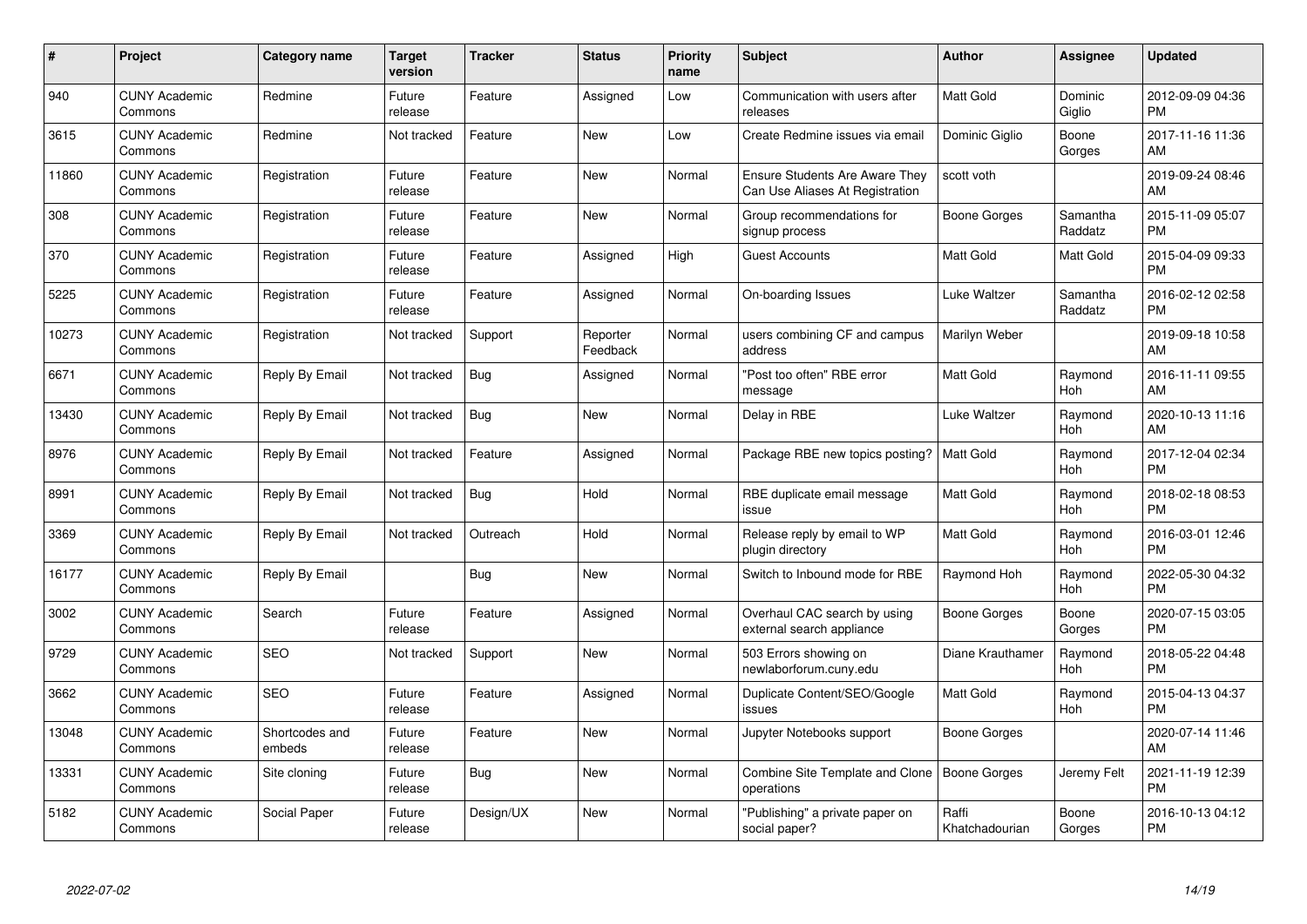| #     | Project                         | <b>Category name</b>    | <b>Target</b><br>version | <b>Tracker</b> | <b>Status</b>        | <b>Priority</b><br>name | Subject                                                                                                                                               | <b>Author</b>           | <b>Assignee</b>     | <b>Updated</b>                |
|-------|---------------------------------|-------------------------|--------------------------|----------------|----------------------|-------------------------|-------------------------------------------------------------------------------------------------------------------------------------------------------|-------------------------|---------------------|-------------------------------|
| 5488  | <b>CUNY Academic</b><br>Commons | Social Paper            | Future<br>release        | <b>Bug</b>     | <b>New</b>           | Normal                  | Add a "last edited by" field to<br>Social Paper group directories                                                                                     | <b>Boone Gorges</b>     |                     | 2016-04-21 10:05<br><b>PM</b> |
| 5199  | <b>CUNY Academic</b><br>Commons | Social Paper            | Future<br>release        | Feature        | New                  | Normal                  | add tables to the SP editor                                                                                                                           | Marilyn Weber           |                     | 2016-10-24 11:27<br>AM.       |
| 5489  | <b>CUNY Academic</b><br>Commons | Social Paper            | Future<br>release        | Feature        | New                  | Normal                  | Asc/desc sorting for Social Paper<br>directories                                                                                                      | Boone Gorges            |                     | 2016-04-21 10:06<br><b>PM</b> |
| 5058  | <b>CUNY Academic</b><br>Commons | Social Paper            | Future<br>release        | Feature        | New                  | Low                     | Can there be a clearer signal that<br>even when comments have<br>already been made you add<br>comments by clicking on the side?<br>(SP suggestion #5) | Marilyn Weber           | Samantha<br>Raddatz | 2016-02-11 10:24<br><b>PM</b> |
| 13975 | <b>CUNY Academic</b><br>Commons | Social Paper            | Not tracked              | Support        | Reporter<br>Feedback | Normal                  | can't approve comments on Social<br>Paper paper                                                                                                       | Marilyn Weber           |                     | 2021-02-12 09:33<br>AM        |
| 5183  | <b>CUNY Academic</b><br>Commons | Social Paper            | Future<br>release        | Design/UX      | New                  | Normal                  | Creating a new paper when<br>viewing an existing paper                                                                                                | Raffi<br>Khatchadourian | Samantha<br>Raddatz | 2016-02-02 12:09<br><b>PM</b> |
| 5397  | <b>CUNY Academic</b><br>Commons | Social Paper            | Future<br>release        | Feature        | New                  | Normal                  | frustrating to have to<br>enable/disable in SP                                                                                                        | Marilyn Weber           | Samantha<br>Raddatz | 2016-04-20 03:39<br><b>PM</b> |
| 5050  | <b>CUNY Academic</b><br>Commons | Social Paper            | Future<br>release        | Feature        | <b>New</b>           | Low                     | Making comments visible in SP<br>editing mode (SP suggestion #1)                                                                                      | Marilyn Weber           | Samantha<br>Raddatz | 2019-09-17 11:10<br><b>PM</b> |
| 5282  | <b>CUNY Academic</b><br>Commons | Social Paper            | Future<br>release        | Bug            | New                  | Normal                  | Replying via email directs to paper<br>but not individual comment.                                                                                    | Marilyn Weber           | Raymond<br>Hoh      | 2016-03-02 01:48<br><b>PM</b> |
| 5053  | <b>CUNY Academic</b><br>Commons | Social Paper            | Future<br>release        | Feature        | New                  | Low                     | Scrollable menu to add readers<br>(SP suggestion #4)                                                                                                  | Marilyn Weber           | Samantha<br>Raddatz | 2016-04-21 05:21<br><b>PM</b> |
| 5052  | <b>CUNY Academic</b><br>Commons | Social Paper            | Future<br>release        | Feature        | New                  | Low                     | Sentence by sentence or line by<br>line comments (SP suggestion #3)                                                                                   | Marilyn Weber           | Boone<br>Gorges     | 2016-02-11 10:24<br>PM.       |
| 7981  | <b>CUNY Academic</b><br>Commons | Social Paper            | Future<br>release        | Bug            | New                  | Normal                  | Social Paper comments should<br>not go to spam                                                                                                        | Luke Waltzer            | Boone<br>Gorges     | 2018-04-16 03:52<br><b>PM</b> |
| 5205  | <b>CUNY Academic</b><br>Commons | Social Paper            | Future<br>release        | Feature        | New                  | Normal                  | Social Paper folders                                                                                                                                  | Marilyn Weber           |                     | 2016-02-11 10:24<br><b>PM</b> |
| 7663  | <b>CUNY Academic</b><br>Commons | Social Paper            | Future<br>release        | Bug            | <b>New</b>           | Normal                  | Social Paper notifications not<br>formatted correctly on secondary<br>sites                                                                           | Boone Gorges            | Boone<br>Gorges     | 2018-04-16 03:52<br>PM        |
| 8898  | <b>CUNY Academic</b><br>Commons | Social Paper            | Not tracked              | Feature        | Assigned             | Normal                  | Usage data on docs and social<br>paper                                                                                                                | <b>Matt Gold</b>        | Matt Gold           | 2017-11-16 11:32<br>AM        |
| 6426  | <b>CUNY Academic</b><br>Commons | Spam/Spam<br>Prevention | Future<br>release        | Feature        | Assigned             | Normal                  | Force captcha on all comments?                                                                                                                        | Matt Gold               | <b>Tahir Butt</b>   | 2016-10-24 02:06<br><b>PM</b> |
| 8666  | <b>CUNY Academic</b><br>Commons | Teaching                | Not tracked              | Documentation  | Assigned             | Normal                  | Create Teaching on the Commons   Matt Gold<br>Resource Page                                                                                           |                         | Laurie Hurson       | 2019-09-23 03:16<br><b>PM</b> |
| 3090  | <b>CUNY Academic</b><br>Commons | Twitter page            | Future<br>release        | Feature        | Assigned             | Normal                  | Prevent Retweets from showing<br>up on Commons twitter page                                                                                           | Matt Gold               | <b>Tahir Butt</b>   | 2016-10-24 11:31<br>AM        |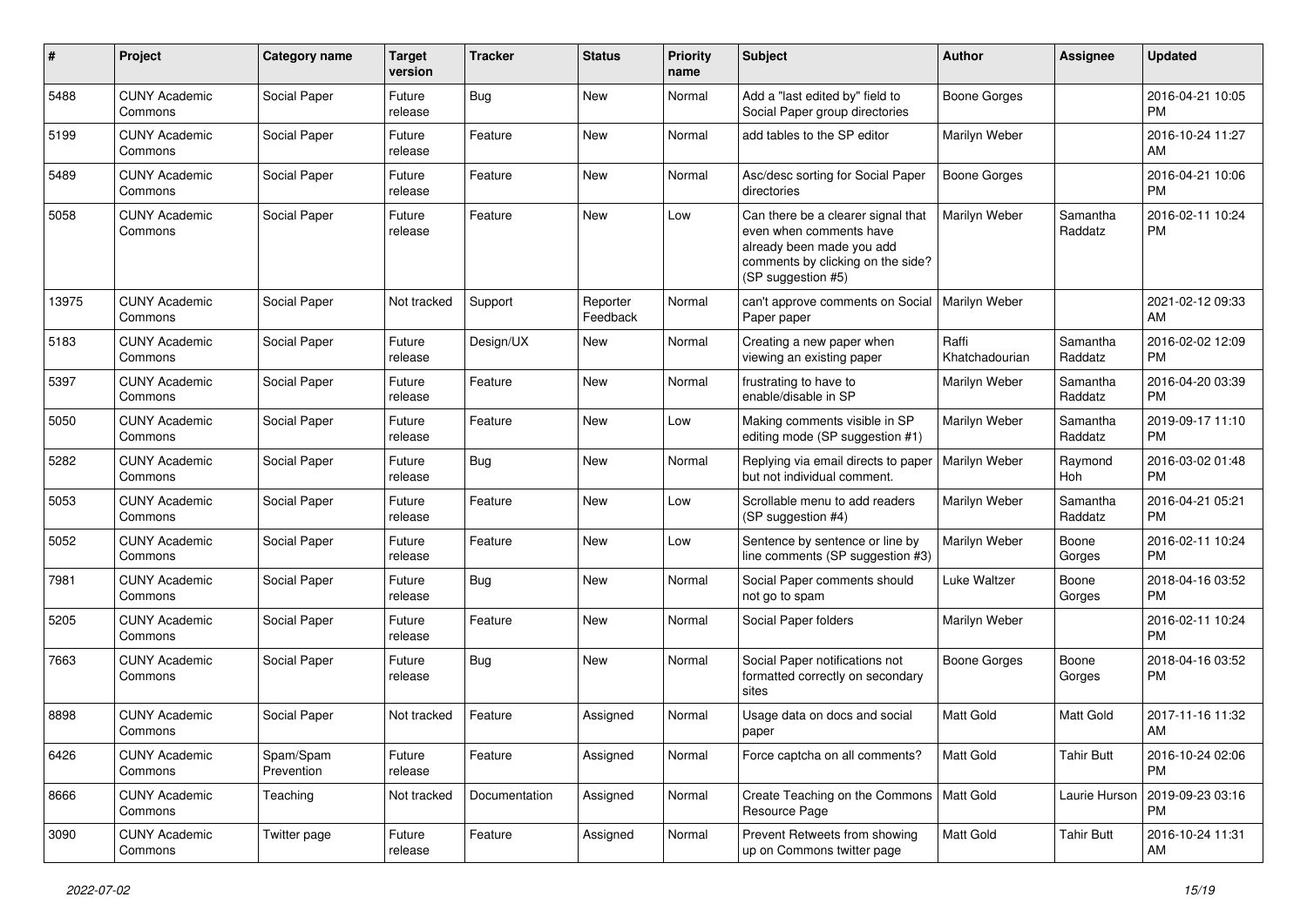| #     | Project                         | Category name          | <b>Target</b><br>version | <b>Tracker</b> | <b>Status</b>        | <b>Priority</b><br>name | <b>Subject</b>                                                                                  | <b>Author</b>    | Assignee            | <b>Updated</b>                |
|-------|---------------------------------|------------------------|--------------------------|----------------|----------------------|-------------------------|-------------------------------------------------------------------------------------------------|------------------|---------------------|-------------------------------|
| 4222  | <b>CUNY Academic</b><br>Commons | <b>User Experience</b> | Future<br>release        | Design/UX      | New                  | Normal                  | Add information to 'Delete<br>Account' page                                                     | Samantha Raddatz | scott voth          | 2015-06-26 11:35<br>AM        |
| 3473  | <b>CUNY Academic</b><br>Commons | <b>User Experience</b> | Future<br>release        | Feature        | Assigned             | Normal                  | Commons profile: Add help info<br>about "Positions" replacing "title"                           | Keith Miyake     | Samantha<br>Raddatz | 2015-11-09 02:28<br><b>PM</b> |
| 6298  | <b>CUNY Academic</b><br>Commons | User Experience        | Not tracked              | Design/UX      | Assigned             | Normal                  | Examine data from survey                                                                        | Matt Gold        | Margaret<br>Galvan  | 2016-10-14 12:16<br><b>PM</b> |
| 5316  | <b>CUNY Academic</b><br>Commons | <b>User Experience</b> | Future<br>release        | Feature        | Assigned             | Normal                  | Prompt user email address<br>updates                                                            | Matt Gold        | Stephen Real        | 2016-12-21 03:30<br><b>PM</b> |
| 4661  | <b>CUNY Academic</b><br>Commons | <b>User Experience</b> | Future<br>release        | <b>Bug</b>     | Assigned             | Normal                  | Simplify Events text                                                                            | Matt Gold        | Samantha<br>Raddatz | 2015-10-02 09:06<br><b>PM</b> |
| 8675  | <b>CUNY Academic</b><br>Commons | User Onboarding        | Future<br>release        | Bug            | Reporter<br>Feedback | Low                     | Add new User search screen calls<br>for the input of email address but<br>doesn't work with one | Paul Hebert      | Boone<br>Gorges     | 2017-10-11 11:17<br>AM        |
| 9941  | <b>CUNY Academic</b><br>Commons | Wiki                   | Not tracked              | Support        | Assigned             | Normal                  | Wiki functionality                                                                              | Matt Gold        | Boone<br>Gorges     | 2018-06-26 10:57<br>AM        |
| 11449 | <b>CUNY Academic</b><br>Commons | WordPress - Media      | Not tracked              | Support        | Reporter<br>Feedback | Normal                  | Cloning Media Library for JITP<br>from Staging to Production Site                               | Patrick DeDauw   | Boone<br>Gorges     | 2019-05-13 12:00<br><b>PM</b> |
| 11386 | <b>CUNY Academic</b><br>Commons | WordPress - Media      | Not tracked              | Support        | Reporter<br>Feedback | Normal                  | disappearing images                                                                             | scott voth       | Boone<br>Gorges     | 2019-05-14 10:32<br>AM        |
| 14483 | <b>CUNY Academic</b><br>Commons | WordPress - Media      | Not tracked              | <b>Bug</b>     | Reporter<br>Feedback | Normal                  | <b>Wordpress PDF Embed Stopped</b><br>Working after JITP Media Clone                            | Patrick DeDauw   | Boone<br>Gorges     | 2021-05-20 01:51<br><b>PM</b> |
| 14983 | <b>CUNY Academic</b><br>Commons | WordPress (misc)       | Not tracked              | Support        | Reporter<br>Feedback | Normal                  | "Read More" tag not working                                                                     | Rebecca Krisel   | Raymond<br>Hoh      | 2021-11-23 01:17<br><b>PM</b> |
| 13835 | <b>CUNY Academic</b><br>Commons | WordPress (misc)       | Future<br>release        | Feature        | New                  | Normal                  | Allow OneSearch widget to have<br>'CUNY' as campus                                              | Boone Gorges     | Boone<br>Gorges     | 2021-11-19 12:39<br><b>PM</b> |
| 6332  | <b>CUNY Academic</b><br>Commons | WordPress (misc)       | Future<br>release        | Feature        | <b>New</b>           | Normal                  | Allow uploaded files to be marked<br>as private in an ad hoc way                                | Boone Gorges     |                     | 2016-10-17 11:41<br><b>PM</b> |
| 14113 | <b>CUNY Academic</b><br>Commons | WordPress (misc)       | Future<br>release        | Bug            | Hold                 | Normal                  | Block Editor Not Working on this<br>page - Json error                                           | scott voth       | Boone<br>Gorges     | 2021-03-05 11:01<br>AM        |
| 2167  | <b>CUNY Academic</b><br>Commons | WordPress (misc)       | Future<br>release        | Bug            | Assigned             | Normal                  | <b>CAC-Livestream Plugin Issues</b>                                                             | Michael Smith    | Dominic<br>Giglio   | 2015-01-02 03:06<br><b>PM</b> |
| 6755  | <b>CUNY Academic</b><br>Commons | WordPress (misc)       | Future<br>release        | Bug            | <b>New</b>           | Normal                  | Cannot Deactivate Plugin                                                                        | Laura Kane       |                     | 2016-11-16 01:12<br><b>PM</b> |
| 11624 | <b>CUNY Academic</b><br>Commons | WordPress (misc)       | Not tracked              | Support        | New                  | Normal                  | Change pages into posts or swap<br>database for a Commons site?                                 | Stephen Klein    | Raymond<br>Hoh      | 2019-07-09 11:04<br>AM        |
| 9346  | <b>CUNY Academic</b><br>Commons | WordPress (misc)       | Not tracked              | Bug            | New                  | Normal                  | Clone cetls.bmcc.cuny.edu for<br>development                                                    | Owen Roberts     | Raymond<br>Hoh      | 2018-03-06 05:35<br><b>PM</b> |
| 3657  | <b>CUNY Academic</b><br>Commons | WordPress (misc)       | Not tracked              | Feature        | <b>New</b>           | Normal                  | Create alert for GC email<br>addresses                                                          | <b>Matt Gold</b> | Matt Gold           | 2016-04-14 11:29<br><b>PM</b> |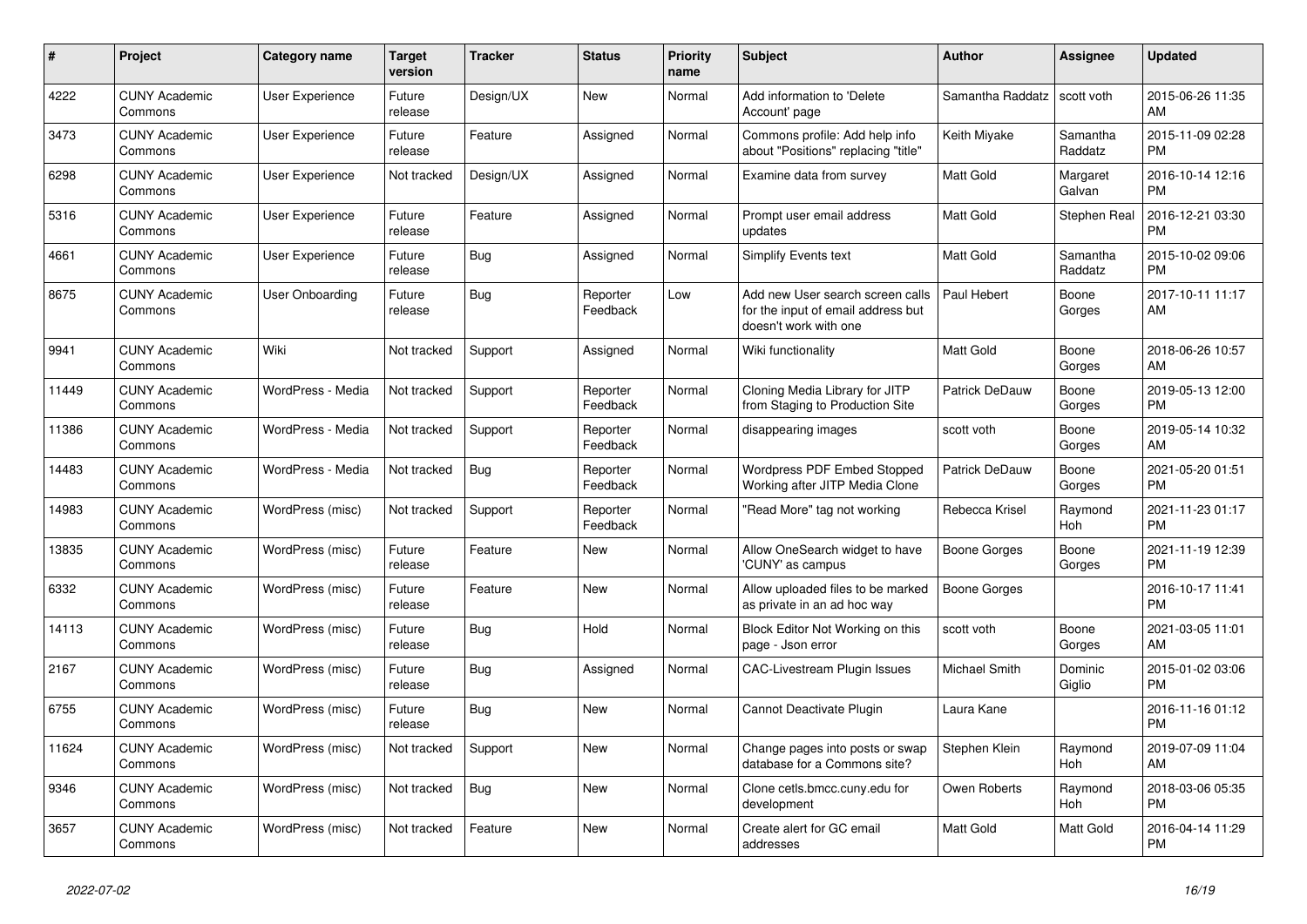| #     | Project                         | <b>Category name</b>     | <b>Target</b><br>version | <b>Tracker</b> | <b>Status</b>        | <b>Priority</b><br>name | <b>Subject</b>                                                                                               | <b>Author</b>           | <b>Assignee</b>     | <b>Updated</b>                |
|-------|---------------------------------|--------------------------|--------------------------|----------------|----------------------|-------------------------|--------------------------------------------------------------------------------------------------------------|-------------------------|---------------------|-------------------------------|
| 636   | <b>CUNY Academic</b><br>Commons | WordPress (misc)         | Not tracked              | Support        | Assigned             | Normal                  | Create Lynda.com-like Table of<br><b>Contents for Prospective Tutorial</b><br>Screencasts                    | <b>Matt Gold</b>        | scott voth          | 2016-02-23 03:12<br><b>PM</b> |
| 365   | <b>CUNY Academic</b><br>Commons | WordPress (misc)         | Future<br>release        | Feature        | Assigned             | Normal                  | <b>Create Mouseover Tooltips</b><br>throughout Site                                                          | <b>Matt Gold</b>        | Chris Stein         | 2015-11-09 06:18<br><b>PM</b> |
| 287   | <b>CUNY Academic</b><br>Commons | WordPress (misc)         | Future<br>release        | Feature        | Assigned             | Normal                  | Create troubleshooting tool for<br>account sign-up                                                           | <b>Matt Gold</b>        | Boone<br>Gorges     | 2015-11-09 06:17<br><b>PM</b> |
| 16255 | <b>CUNY Academic</b><br>Commons | WordPress (misc)         |                          | <b>Bug</b>     | New                  | Normal                  | Need to define 'MULTISITE'<br>constant in wp-config.php                                                      | Raymond Hoh             |                     | 2022-06-19 09:31<br>AM        |
| 14074 | <b>CUNY Academic</b><br>Commons | WordPress (misc)         | Not tracked              | Support        | Reporter<br>Feedback | Normal                  | page password protection problem                                                                             | Marilyn Weber           |                     | 2021-03-02 11:03<br>AM        |
| 10380 | <b>CUNY Academic</b><br>Commons | WordPress (misc)         | Future<br>release        | Feature        | In Progress          | Normal                  | Remove blacklisted plugins                                                                                   | Boone Gorges            |                     | 2022-04-26 12:00<br><b>PM</b> |
| 4388  | <b>CUNY Academic</b><br>Commons | WordPress (misc)         | Future<br>release        | <b>Bug</b>     | Assigned             | Normal                  | Repeated request for<br>authentication.                                                                      | Alice.Lynn<br>McMichael | Raymond<br>Hoh      | 2015-08-11 07:35<br><b>PM</b> |
| 1105  | <b>CUNY Academic</b><br>Commons | WordPress (misc)         | Future<br>release        | Feature        | Assigned             | Normal                  | Rephrase Blog Privacy Options                                                                                | <b>Matt Gold</b>        | Samantha<br>Raddatz | 2015-11-09 06:19<br><b>PM</b> |
| 3759  | <b>CUNY Academic</b><br>Commons | WordPress (misc)         | Future<br>release        | Feature        | Assigned             | Normal                  | Review Interface for Adding Users<br>to Blogs                                                                | <b>Matt Gold</b>        | Boone<br>Gorges     | 2015-03-24 05:52<br><b>PM</b> |
| 16245 | <b>CUNY Academic</b><br>Commons | WordPress (misc)         |                          | Bug            | Reporter<br>Feedback | Normal                  | Save Button missing on<br>WordPress Profile page                                                             | scott voth              | Raymond<br>Hoh      | 2022-06-16 03:09<br><b>PM</b> |
| 1508  | <b>CUNY Academic</b><br>Commons | WordPress (misc)         | Future<br>release        | Feature        | Assigned             | Normal                  | Share login cookies across<br>mapped domains                                                                 | Boone Gorges            | Boone<br>Gorges     | 2012-07-02 12:12<br><b>PM</b> |
| 15767 | <b>CUNY Academic</b><br>Commons | WordPress (misc)         |                          | Support        | <b>New</b>           | Normal                  | Site loading slowly                                                                                          | scott voth              | Boone<br>Gorges     | 2022-04-04 08:56<br><b>PM</b> |
| 2175  | <b>CUNY Academic</b><br>Commons | WordPress (misc)         | Not tracked              | Support        | Assigned             | Normal                  | Subscibe 2 vs. Jetpack<br>subscription options                                                               | local admin             | Matt Gold           | 2016-01-26 04:58<br><b>PM</b> |
| 11024 | <b>CUNY Academic</b><br>Commons | WordPress (misc)         | Future<br>release        | Bug            | <b>New</b>           | Normal                  | Subsites should not show "you<br>should update your .htaccess<br>now" notice after permalink setting<br>save | Boone Gorges            |                     | 2019-01-28 01:35<br><b>PM</b> |
| 11843 | <b>CUNY Academic</b><br>Commons | WordPress (misc)         | Future<br>release        | Design/UX      | <b>New</b>           | Normal                  | Tweaking the Gutenberg Editor<br>Interface                                                                   | Laurie Hurson           |                     | 2022-04-26 12:00<br><b>PM</b> |
| 10040 | <b>CUNY Academic</b><br>Commons | WordPress (misc)         | Not tracked              | <b>Bug</b>     | Reporter<br>Feedback | Normal                  | User doesn't see full list of themes                                                                         | Matt Gold               | Boone<br>Gorges     | 2018-07-25 10:12<br>AM        |
| 12741 | <b>CUNY Academic</b><br>Commons | <b>WordPress Plugins</b> | Not tracked              | Support        | Reporter<br>Feedback | Normal                  | Tableau Public Viz Block                                                                                     | Marilyn Weber           | Raymond<br>Hoh      | 2020-05-12 11:00<br>AM        |
| 3939  | <b>CUNY Academic</b><br>Commons | <b>WordPress Plugins</b> | Future<br>release        | Bug            | Hold                 | Normal                  | Activity stream support for<br>Co-Authors Plus plugin                                                        | Raymond Hoh             | Raymond<br>Hoh      | 2015-11-09 06:13<br><b>PM</b> |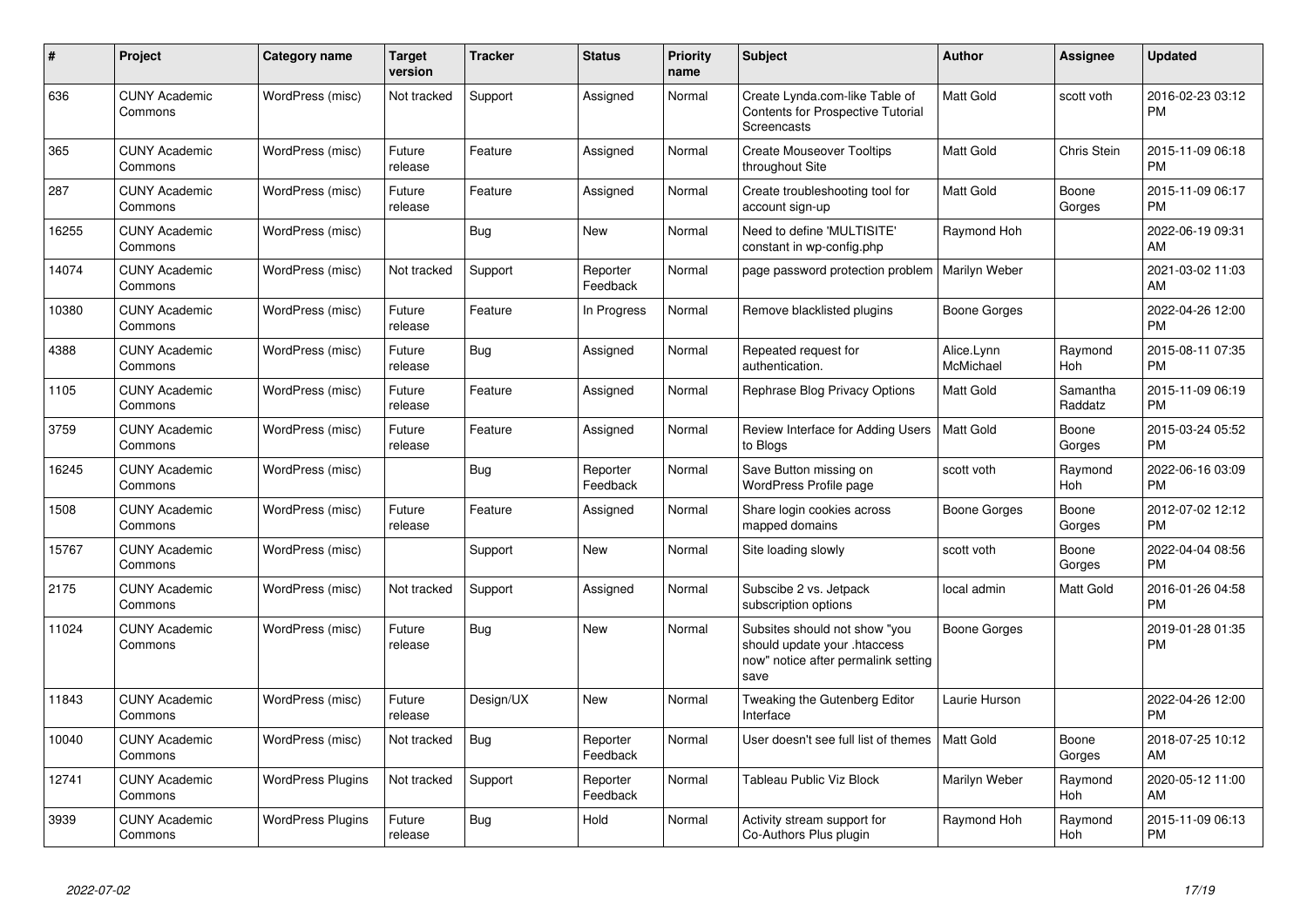| $\#$  | Project                         | <b>Category name</b>     | <b>Target</b><br>version | <b>Tracker</b> | <b>Status</b>        | Priority<br>name | <b>Subject</b>                                              | <b>Author</b>           | <b>Assignee</b>   | <b>Updated</b>                |
|-------|---------------------------------|--------------------------|--------------------------|----------------|----------------------|------------------|-------------------------------------------------------------|-------------------------|-------------------|-------------------------------|
| 2223  | <b>CUNY Academic</b><br>Commons | <b>WordPress Plugins</b> | Future<br>release        | Feature        | Assigned             | Low              | Add Participad to the CUNY<br><b>Academic Commons</b>       | <b>Matt Gold</b>        | Boone<br>Gorges   | 2014-09-17 10:03<br><b>PM</b> |
| 9211  | <b>CUNY Academic</b><br>Commons | <b>WordPress Plugins</b> | Future<br>release        | Support        | Reporter<br>Feedback | Normal           | Auto-Role Setting in Forum Plugin<br>Causing Some Confusion | Luke Waltzer            | Boone<br>Gorges   | 2018-03-13 11:44<br>AM        |
| 11415 | <b>CUNY Academic</b><br>Commons | <b>WordPress Plugins</b> | Not tracked              | Bug            | Reporter<br>Feedback | Normal           | Blog Subscriptions in Jetpack                               | Laurie Hurson           |                   | 2019-05-14 10:34<br>AM        |
| 364   | <b>CUNY Academic</b><br>Commons | <b>WordPress Plugins</b> | Future<br>release        | Feature        | <b>New</b>           | Normal           | <b>Bulletin Board</b>                                       | <b>Matt Gold</b>        |                   | 2015-01-05 08:50<br><b>PM</b> |
| 15516 | <b>CUNY Academic</b><br>Commons | <b>WordPress Plugins</b> |                          | Bug            | Reporter<br>Feedback | Normal           | Can't publish or save draft of post<br>on wordpress.com     | Raffi<br>Khatchadourian | Raymond<br>Hoh    | 2022-03-02 05:52<br><b>PM</b> |
| 11649 | <b>CUNY Academic</b><br>Commons | <b>WordPress Plugins</b> | 2.0.3                    | Bug            | In Progress          | Normal           | CC license displayed on every<br>page                       | Gina Cherry             | Raymond<br>Hoh    | 2022-06-29 11:32<br>AM        |
| 12573 | <b>CUNY Academic</b><br>Commons | <b>WordPress Plugins</b> | Future<br>release        | Bug            | New                  | Normal           | <b>CommentPress Core Issues</b>                             | scott voth              |                   | 2020-03-24 04:32<br><b>PM</b> |
| 8078  | <b>CUNY Academic</b><br>Commons | <b>WordPress Plugins</b> | Future<br>release        | System Upgrade | Assigned             | Normal           | <b>CommentPress Updates</b>                                 | Margaret Galvan         | Christian<br>Wach | 2017-05-08 03:49<br><b>PM</b> |
| 13946 | <b>CUNY Academic</b><br>Commons | <b>WordPress Plugins</b> | 2.1.0                    | Support        | Assigned             | Normal           | <b>Custom Embed handler For</b><br>OneDrive files           | scott voth              | Raymond<br>Hoh    | 2022-05-26 10:46<br>AM        |
| 497   | <b>CUNY Academic</b><br>Commons | <b>WordPress Plugins</b> | Future<br>release        | Feature        | Assigned             | Normal           | Drag and Drop Ordering on<br>Gallery Post Plugin            | <b>Matt Gold</b>        | Ron Rennick       | 2015-11-09 06:18<br><b>PM</b> |
| 14987 | <b>CUNY Academic</b><br>Commons | <b>WordPress Plugins</b> | Future<br>release        | <b>Bug</b>     | <b>New</b>           | Normal           | Elementor update causes<br>database freeze-up               | Boone Gorges            | Boone<br>Gorges   | 2021-11-29 12:02<br><b>PM</b> |
| 9289  | <b>CUNY Academic</b><br>Commons | <b>WordPress Plugins</b> | Future<br>release        | Bug            | Reporter<br>Feedback | Normal           | Email Users Plugin                                          | Laurie Hurson           | Boone<br>Gorges   | 2018-10-24 12:34<br><b>PM</b> |
| 12121 | <b>CUNY Academic</b><br>Commons | <b>WordPress Plugins</b> | 2.0.3                    | Feature        | Reporter<br>Feedback | Normal           | Embedding H5P Iframes on<br><b>Commons Site</b>             | Laurie Hurson           | Boone<br>Gorges   | 2022-06-29 11:32<br>AM        |
| 11120 | <b>CUNY Academic</b><br>Commons | <b>WordPress Plugins</b> | Not tracked              | <b>Bug</b>     | Reporter<br>Feedback | Normal           | Events Manager Events Not<br>Showing Up                     | Mark Webb               |                   | 2019-02-27 04:10<br><b>PM</b> |
| 8498  | <b>CUNY Academic</b><br>Commons | <b>WordPress Plugins</b> | Future<br>release        | Feature        | New                  | Low              | <b>Gravity Forms Email Users</b>                            | Raffi<br>Khatchadourian | Matt Gold         | 2017-10-13 12:58<br><b>PM</b> |
| 9947  | <b>CUNY Academic</b><br>Commons | <b>WordPress Plugins</b> | Future<br>release        | Feature        | Reporter<br>Feedback | Normal           | Install H5P quiz plugin                                     | Matt Gold               | Boone<br>Gorges   | 2018-09-11 11:01<br>AM        |
| 16314 | <b>CUNY Academic</b><br>Commons | <b>WordPress Plugins</b> |                          | Feature        | New                  | Normal           | Install Multicollab plug-in?                                | Raffi<br>Khatchadourian |                   | 2022-06-29 03:44<br><b>PM</b> |
| 1562  | <b>CUNY Academic</b><br>Commons | <b>WordPress Plugins</b> | Future<br>release        | Feature        | Assigned             | Low              | Play with NYT Collaborative<br>Authoring Tool               | Matt Gold               | Boone<br>Gorges   | 2015-01-05 08:47<br><b>PM</b> |
| 11788 | CUNY Academic<br>Commons        | <b>WordPress Plugins</b> | Future<br>release        | Support        | Reporter<br>Feedback | Normal           | Plugin Request - Browse Aloud                               | scott voth              |                   | 2019-09-24 08:42<br>AM        |